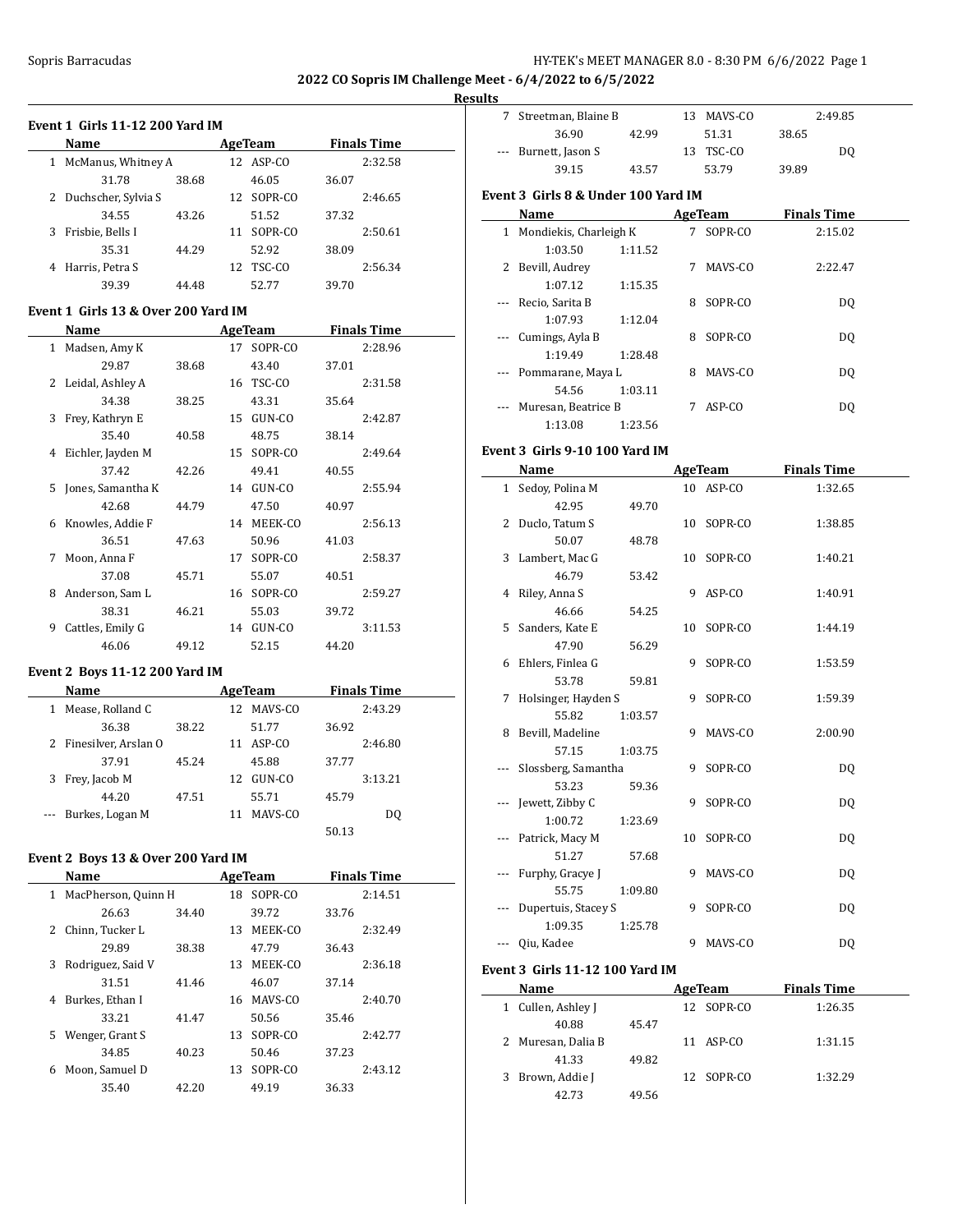#### Sopris Barracudas **HY-TEK's MEET MANAGER 8.0 - 8:30 PM 6/6/2022** Page 2

**2022 CO Sopris IM Challenge Meet - 6/4/2022 to 6/5/2022**

# **Results**

|   | (Event 3 Girls 11-12 100 Yard IM) |         |    |            |                    |  |  |
|---|-----------------------------------|---------|----|------------|--------------------|--|--|
|   | Name                              |         |    | AgeTeam    | <b>Finals Time</b> |  |  |
|   | 4 Lambert, Bekah R                |         |    | 12 SOPR-CO | 1:39.34            |  |  |
|   | 48.95                             | 50.39   |    |            |                    |  |  |
| 5 | Corey, Gracen M                   |         |    | 11 GUN-CO  | 1:41.17            |  |  |
|   | 45.66                             | 55.51   |    |            |                    |  |  |
| 6 | Sirbu, Lilly G                    |         |    | 12 SOPR-CO | 1:44.74            |  |  |
|   | 47.19                             | 57.55   |    |            |                    |  |  |
| 7 | Scarpitti, Claire E               |         |    | 11 SOPR-CO | 1:45.90            |  |  |
|   | 51.60                             | 54.30   |    |            |                    |  |  |
| 8 | Smith, Zoe S                      |         |    | 11 MAVS-CO | 1:47.66            |  |  |
|   | 51.05                             | 56.61   |    |            |                    |  |  |
| 9 | Campbell, Grace or Gracie M       |         |    | 12 SOPR-CO | 1:50.03            |  |  |
|   | 52.63                             | 57.40   |    |            |                    |  |  |
|   | 10 McEwan, Evey S                 |         |    | 11 SOPR-CO | 2:01.12            |  |  |
|   | 56.35                             | 1:04.77 |    |            |                    |  |  |
|   | 11 Williams, Becca K              |         |    | 11 SOPR-CO | 2:10.61            |  |  |
|   | 1:07.91                           | 1:02.70 |    |            |                    |  |  |
|   | Meeuwsen, Audrey L                |         |    | 11 GUN-CO  | DO.                |  |  |
|   | 38.74                             | 49.14   |    |            |                    |  |  |
|   | Jones, Elora C                    |         |    | 12 GUN-CO  | DO.                |  |  |
|   | 40.66                             | 46.93   |    |            |                    |  |  |
|   | Friel, Isla E                     |         | 12 | SOPR-CO    | DQ                 |  |  |
|   | 46.96                             | 52.02   |    |            |                    |  |  |

# **Event 3 Girls 13 & Over 100 Yard IM**

|              | Name                 |       |    | <b>AgeTeam</b> | <b>Finals Time</b> |
|--------------|----------------------|-------|----|----------------|--------------------|
| $\mathbf{1}$ | Newton, Adelyn J     |       |    | 15 SOPR-CO     | 1:08.93            |
|              | 32.59                | 36.34 |    |                |                    |
| 2            | McManus, Molly       |       | 17 | ASP-CO         | 1:15.21            |
|              | 33.83                | 41.38 |    |                |                    |
| 3            | Millstone, Francie F |       | 13 | ASP-CO         | 1:17.26            |
|              | 35.45                | 41.81 |    |                |                    |
|              | 4 Duclo, Summer S    |       | 13 | SOPR-CO        | 1:28.22            |
|              | 40.59                | 47.63 |    |                |                    |
| 5.           | Anson, Grace K       |       |    | 14 SOPR-CO     | 1:31.50            |
|              | 41.56                | 49.94 |    |                |                    |
| 6            | McEwan, Mazy M       |       | 13 | SOPR-CO        | 1:31.99            |
|              | 43.43                | 48.56 |    |                |                    |
| 7            | Dupertuis, Tatee E   |       | 13 | SOPR-CO        | 1:45.05            |
|              | 47.55                | 57.50 |    |                |                    |

# **Event 4 Boys 8 & Under 100 Yard IM**

| <b>Name</b>           |         | AgeTeam | <b>Finals Time</b> |  |
|-----------------------|---------|---------|--------------------|--|
| --- Chinn. Fletcher F |         | MEEK-CO | DO                 |  |
| 1:13.77               | 1:16.41 |         |                    |  |

#### **Event 4 Boys 9-10 100 Yard IM**

|                                                                                                                                                                                                                                                                                                                                                                                              | <b>Name</b>         |       |    | AgeTeam      | <b>Finals Time</b> |  |
|----------------------------------------------------------------------------------------------------------------------------------------------------------------------------------------------------------------------------------------------------------------------------------------------------------------------------------------------------------------------------------------------|---------------------|-------|----|--------------|--------------------|--|
| 1                                                                                                                                                                                                                                                                                                                                                                                            | Treves, Giovan      |       | 10 | MAVS-CO      | 1:37.48            |  |
|                                                                                                                                                                                                                                                                                                                                                                                              | 43.76               | 53.72 |    |              |                    |  |
| 2                                                                                                                                                                                                                                                                                                                                                                                            | Riley, Elliott T    |       | 10 | $ASP$ - $CO$ | 1:43.74            |  |
|                                                                                                                                                                                                                                                                                                                                                                                              | 51.28               | 52.46 |    |              |                    |  |
| 3                                                                                                                                                                                                                                                                                                                                                                                            | Meeuwsen, Russell J |       | 9  | GUN-CO       | 1:47.35            |  |
|                                                                                                                                                                                                                                                                                                                                                                                              | 52.74               | 54.61 |    |              |                    |  |
|                                                                                                                                                                                                                                                                                                                                                                                              | Sanders, Henry C    |       | 9  | SOPR-CO      | DO.                |  |
|                                                                                                                                                                                                                                                                                                                                                                                              | 38.73               | 46.09 |    |              |                    |  |
| $\frac{1}{2} \frac{1}{2} \frac{1}{2} \frac{1}{2} \frac{1}{2} \frac{1}{2} \frac{1}{2} \frac{1}{2} \frac{1}{2} \frac{1}{2} \frac{1}{2} \frac{1}{2} \frac{1}{2} \frac{1}{2} \frac{1}{2} \frac{1}{2} \frac{1}{2} \frac{1}{2} \frac{1}{2} \frac{1}{2} \frac{1}{2} \frac{1}{2} \frac{1}{2} \frac{1}{2} \frac{1}{2} \frac{1}{2} \frac{1}{2} \frac{1}{2} \frac{1}{2} \frac{1}{2} \frac{1}{2} \frac{$ | Cullen, Broden L    |       | 9  | SOPR-CO      | DO.                |  |
|                                                                                                                                                                                                                                                                                                                                                                                              | 50.50               | 53.54 |    |              |                    |  |

| --- Finesilver, Tamir R | 10 ASP-CO | DO |
|-------------------------|-----------|----|
| 1:05.04<br>1:13.90      |           |    |
| $--$ Miner, JE N        | 9 SOPR-CO | DO |
| 1:32.98<br>1:01.69      |           |    |

# **Event 4 Boys 11-12 100 Yard IM**

|    | Name                  | AgeTeam |  |            | <b>Finals Time</b> |  |
|----|-----------------------|---------|--|------------|--------------------|--|
|    | 1 Mease, Rolland C    |         |  | 12 MAVS-CO | 1:16.84            |  |
|    | 34.10                 | 42.74   |  |            |                    |  |
|    | 2 Lindenberg, Hazen B |         |  | 12 SOPR-CO | 1:19.68            |  |
|    | 35.39                 | 44.29   |  |            |                    |  |
|    | 3 Mickelson, Keaton P |         |  | 12 GUN-CO  | 1:24.10            |  |
|    | 37.58                 | 46.52   |  |            |                    |  |
|    | 4 VonRoenn, Jonan S   |         |  | 12 MEEK-CO | 1:24.99            |  |
|    | 39.46                 | 45.53   |  |            |                    |  |
|    | 5 Qiu, Perry          |         |  | 11 MAVS-CO | 1:27.49            |  |
|    | 40.66                 | 46.83   |  |            |                    |  |
|    | 6 Pommarane, Drake L  |         |  | 11 MAVS-CO | 1:29.01            |  |
|    | 41.01                 | 48.00   |  |            |                    |  |
|    | 7 Jewett, Patrick A   |         |  | 12 SOPR-CO | 1:34.23            |  |
|    | 44.15                 | 50.08   |  |            |                    |  |
|    | 8 Imhoff, Owen J      |         |  | 12 SOPR-CO | 1:34.84            |  |
|    | 47.90                 | 46.94   |  |            |                    |  |
|    | 9 Prentiss, Logan E   |         |  | 11 MAVS-CO | 1:39.92            |  |
|    | 48.07                 | 51.85   |  |            |                    |  |
| 10 | Strong, Timber K      |         |  | 11 SOPR-CO | 2:08.89            |  |
|    | 55.53                 | 1:13.36 |  |            |                    |  |
|    | Zwickl. Marc A        |         |  | 12 SOPR-CO | D <sub>0</sub>     |  |
|    | 35.68                 | 46.48   |  |            |                    |  |

# **Event 4 Boys 13 & Over 100 Yard IM**

 $\overline{\phantom{a}}$ 

 $\overline{a}$ 

|    | Name              |       |     | AgeTeam | <b>Finals Time</b> |
|----|-------------------|-------|-----|---------|--------------------|
| 1  | Rodriguez, Said V |       | 13  | MEEK-CO | 1:09.92            |
|    | 32.44             | 37.48 |     |         |                    |
| 2  | Prentiss, Ethan C |       | 13. | MAVS-CO | 1:11.51            |
|    | 31.08             | 40.43 |     |         |                    |
| 3  | Burnett, Jason S  |       | 13  | TSC-CO  | 1:18.77            |
|    | 37.64             | 41.13 |     |         |                    |
| 4  | Grosscup, Ryan A  |       | 13  | SOPR-CO | 1:23.62            |
|    | 39.00             | 44.62 |     |         |                    |
| 5. | Thelen, Jackson P |       | 13  | AVON-CO | 1:27.56            |
|    | 40.50             | 47.06 |     |         |                    |
| 6  | Burnett, David A  |       | 13  | TSC-CO  | 1:34.38            |
|    | 45.14             | 49.24 |     |         |                    |

# **Event 5 Girls 13 & Over 500 Yard Freestyle**

|   | Name                |       |    | AgeTeam |       | <b>Finals Time</b> |
|---|---------------------|-------|----|---------|-------|--------------------|
| 1 | Pommarane, Bailey D |       | 13 | MAVS-CO |       | 6:03.01            |
|   | 33.41               | 36.10 |    | 36.79   | 37.51 |                    |
|   | 37.74               | 37.55 |    | 37.59   | 36.28 |                    |
|   | 35.88               | 34.16 |    |         |       |                    |
| 2 | Newton, Adelyn J    |       | 15 | SOPR-CO |       | 6:11.58            |
|   | 32.75               | 35.48 |    | 36.57   | 37.79 |                    |
|   | 37.79               | 38.01 |    | 38.09   | 39.59 |                    |
|   | 38.24               | 37.27 |    |         |       |                    |
| 3 | Jones, Samantha K   |       | 14 | GUN-CO  |       | 7:22.60            |
|   | 37.02               | 42.57 |    | 45.05   | 44.40 |                    |
|   | 46.69               | 45.81 |    | 46.12   | 45.55 |                    |
|   | 45.57               | 43.82 |    |         |       |                    |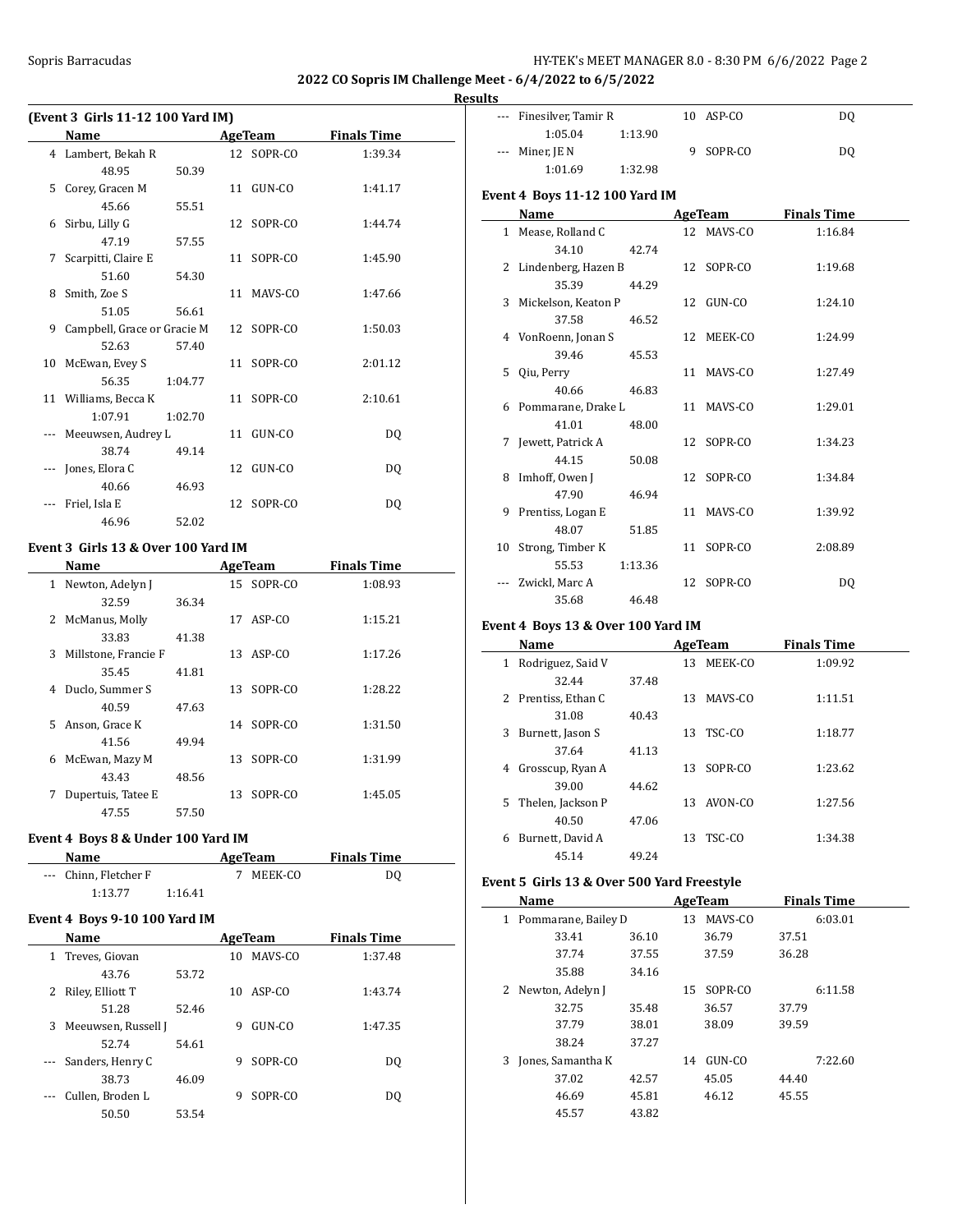**Results**

|              | Event 6 Boys 11-12 500 Yard Freestyle     |       |    |                |                    |
|--------------|-------------------------------------------|-------|----|----------------|--------------------|
|              | Name                                      |       |    | <b>AgeTeam</b> | <b>Finals Time</b> |
| $\mathbf{1}$ | Pommarane, Drake L                        |       |    | 11 MAVS-CO     | 7:20.27            |
|              | 38.17                                     | 43.94 |    | 44.79          | 45.79              |
|              | 45.26                                     | 44.98 |    | 45.26          | 44.96              |
|              | 45.46                                     | 41.66 |    |                |                    |
|              | Event 6 Boys 13 & Over 500 Yard Freestyle |       |    |                |                    |
|              | <b>Name</b>                               |       |    | <b>AgeTeam</b> | <b>Finals Time</b> |
|              | 1 MacPherson, Quinn H                     |       |    | 18 SOPR-CO     | 5:27.62            |
|              | 28.42                                     | 32.06 |    | 33.44          | 33.74              |
|              | 34.59                                     | 34.12 |    | 34.25          | 34.32              |
|              | 30.35                                     | 32.33 |    |                |                    |
|              | 2 Trzcinski, Jackson K                    |       |    | 14 ASP-CO      | 5:49.61            |
|              | 29.67                                     | 34.50 |    | 35.75          | 35.24              |
|              | 35.83                                     | 36.13 |    | 36.74          | 36.93              |
|              | 34.86                                     | 33.96 |    |                |                    |
| 3            | Burkes, Ethan I                           |       |    | 16 MAVS-CO     | 5:59.58            |
|              | 32.40                                     | 34.68 |    | 36.10          | 37.01              |
|              | 36.96                                     | 37.74 |    | 37.54          | 35.16              |
|              | 36.80                                     | 35.19 |    |                |                    |
|              | 4 Chinn, Tucker L                         |       |    | 13 MEEK-CO     | 6:40.26            |
|              | 31.78                                     | 38.08 |    | 40.92          | 39.82              |
|              | 41.68                                     | 42.21 |    | 43.10          | 42.08              |
|              | 41.75                                     | 38.84 |    |                |                    |
|              | Event 7 Girls 8 & Under 25 Yard Butterfly |       |    |                |                    |
|              | Name                                      |       |    | <b>AgeTeam</b> | <b>Finals Time</b> |
|              | 1 Mondiekis, Charleigh K                  |       | 7  | SOPR-CO        | 25.21              |
|              | 2 Pommarane, Maya L                       |       |    | 8 MAVS-CO      | 26.55              |
|              | 3 Bevill, Audrey                          |       |    | 7 MAVS-CO      | 32.54              |
|              | --- Cumings, Ayla B                       |       |    | 8 SOPR-CO      | DQ                 |
|              | --- Luetke, Colee T                       |       |    | 7 SOPR-CO      | DQ                 |
|              | --- Muresan, Beatrice B                   |       |    | 7 ASP-CO       | DQ                 |
| $\cdots$     | Recio, Sarita B                           |       |    | 8 SOPR-CO      | DQ                 |
|              | Event 7 Girls 9-10 25 Yard Butterfly      |       |    |                |                    |
|              | <b>Name</b>                               |       |    | <b>AgeTeam</b> | <b>Finals Time</b> |
| $\mathbf{1}$ | Sedoy, Polina M                           |       |    | 10 ASP-CO      | 19.57              |
|              | 2 Riley, Anna S                           |       | 9  | ASP-CO         | 22.80              |
| 3            | Scward, Rowen A                           |       | 10 | GUN-CO         | 22.86              |
| 4            | Slossberg, Samantha                       |       | 9  | SOPR-CO        | 23.95              |
| 5            | Jewett, Zibby C                           |       | 9  | SOPR-CO        | 25.84              |
| 6            | Patrick, Macy M                           |       | 10 | SOPR-CO        | 25.90              |
| 7            | Ehlers, Finlea G                          |       | 9  | SOPR-CO        | 26.47              |
| 8            | Bevill, Madeline                          |       | 9  | MAVS-CO        | 26.55              |
| 9            | Holsinger, Hayden S                       |       | 9  | SOPR-CO        | 27.47              |
| 10           | Furphy, Gracye J                          |       | 9  | MAVS-CO        | 27.66              |
|              | Dupertuis, Stacey S                       |       | 9  | SOPR-CO        |                    |
| ---<br>---   | Qiu, Kadee                                |       | 9  | MAVS-CO        | DQ                 |
|              |                                           |       |    |                | DQ                 |
|              | Event 8 Boys 8 & Under 25 Yard Butterfly  |       |    |                |                    |
|              | Name                                      |       |    | <b>AgeTeam</b> | <b>Finals Time</b> |
| 1            | Chinn, Fletcher F                         |       | 7  | MEEK-CO        | 36.15              |
| ---          | Corey, Noah J                             |       | 8  | GUN-CO         | DQ                 |
| ---          | Mickelson, Decker N                       |       | 8  | GUN-CO         | DQ                 |
| ---          | Sedoy, Michael                            |       | 8  | ASP-CO         | DQ                 |
| ---          | Smith, Jack J                             |       | 8  | MAVS-CO        | DQ                 |

| Event 8 Boys 9-10 25 Yard Butterfly |  |  |  |  |  |  |  |  |
|-------------------------------------|--|--|--|--|--|--|--|--|
| <b>Finals Time</b>                  |  |  |  |  |  |  |  |  |
| 17.01                               |  |  |  |  |  |  |  |  |
| 22.88                               |  |  |  |  |  |  |  |  |
| 25.44                               |  |  |  |  |  |  |  |  |
| 29.46                               |  |  |  |  |  |  |  |  |
| D <sub>0</sub>                      |  |  |  |  |  |  |  |  |
| D <sub>0</sub>                      |  |  |  |  |  |  |  |  |
| DO                                  |  |  |  |  |  |  |  |  |
|                                     |  |  |  |  |  |  |  |  |

# **Event 9 Girls 11-12 100 Yard Butterfly**

|   | Name                  |       |    | AgeTeam    | <b>Finals Time</b> |  |
|---|-----------------------|-------|----|------------|--------------------|--|
| 1 | McManus, Whitney A    |       |    | 12 ASP-CO  | 1:10.09            |  |
|   | 32.94                 | 37.15 |    |            |                    |  |
|   | 2 Duchscher, Sylvia S |       |    | 12 SOPR-CO | 1:19.28            |  |
|   | 37.54                 | 41.74 |    |            |                    |  |
| 3 | Frisbie, Bells I      |       | 11 | SOPR-CO    | 1:19.31            |  |
|   | 36.64                 | 42.67 |    |            |                    |  |
| 4 | Harris, Petra S       |       |    | 12 TSC-CO  | 1:26.28            |  |
|   | 39.49                 | 46.79 |    |            |                    |  |

# **Event 9 Girls 13 & Over 100 Yard Butterfly**

|    | Name              |       |    | AgeTeam    | <b>Finals Time</b> |  |
|----|-------------------|-------|----|------------|--------------------|--|
| 1  | Madsen, Amy K     |       |    | 17 SOPR-CO | 1:07.05            |  |
|    | 29.94             | 37.11 |    |            |                    |  |
| 2  | Leidal, Ashley A  |       |    | 16 TSC-CO  | 1:14.24            |  |
|    | 33.58             | 40.66 |    |            |                    |  |
| 3  | Knowles, Hailey G |       | 18 | MEEK-CO    | 1:17.47            |  |
|    | 34.72             | 42.75 |    |            |                    |  |
| 4  | Frey, Kathryn E   |       |    | 15 GUN-CO  | 1:23.02            |  |
|    | 36.86             | 46.16 |    |            |                    |  |
| 5. | Eichler, Jayden M |       |    | 15 SOPR-CO | 1:25.70            |  |
|    | 39.54             | 46.16 |    |            |                    |  |
| 6  | Anderson, Sam L   |       |    | 16 SOPR-CO | 1:27.20            |  |
|    | 39.20             | 48.00 |    |            |                    |  |
| 7  | Moon, Anna F      |       | 17 | SOPR-CO    | 1:28.90            |  |
|    | 37.83             | 51.07 |    |            |                    |  |

# **Event 10 Boys 11-12 100 Yard Butterfly**

| Name                   | AgeTeam | <b>Finals Time</b> |         |
|------------------------|---------|--------------------|---------|
| 1 Finesilver, Arslan O |         | 11 ASP-CO          | 1:23.56 |
| 39.25                  | 44.31   |                    |         |
| 2 Frey, Jacob M        |         | 12 GUN-CO          | 1:42.86 |
| 44.22                  | 58.64   |                    |         |

# **Event 10 Boys 13 & Over 100 Yard Butterfly**

|              | Name                |       |    | AgeTeam | <b>Finals Time</b> |  |  |
|--------------|---------------------|-------|----|---------|--------------------|--|--|
| $\mathbf{1}$ | MacPherson, Quinn H |       | 18 | SOPR-CO | 58.68              |  |  |
|              | 26.65               | 32.03 |    |         |                    |  |  |
| 2            | Chinn, Tucker L     |       | 13 | MEEK-CO | 1:07.33            |  |  |
|              | 31.02               | 36.31 |    |         |                    |  |  |
| 3            | Rodriguez, Said V   |       | 13 | MEEK-CO | 1:11.48            |  |  |
|              | 31.84               | 39.64 |    |         |                    |  |  |
| 4            | Wenger, Grant S     |       | 13 | SOPR-CO | 1:16.85            |  |  |
|              | 35.63               | 41.22 |    |         |                    |  |  |
| 5.           | Streetman, Blaine B |       | 13 | MAVS-CO | 1:19.95            |  |  |
|              | 37.89               | 42.06 |    |         |                    |  |  |
| 6            | Moon, Samuel D      |       | 13 | SOPR-CO | 1:23.66            |  |  |
|              | 38.95               | 44.71 |    |         |                    |  |  |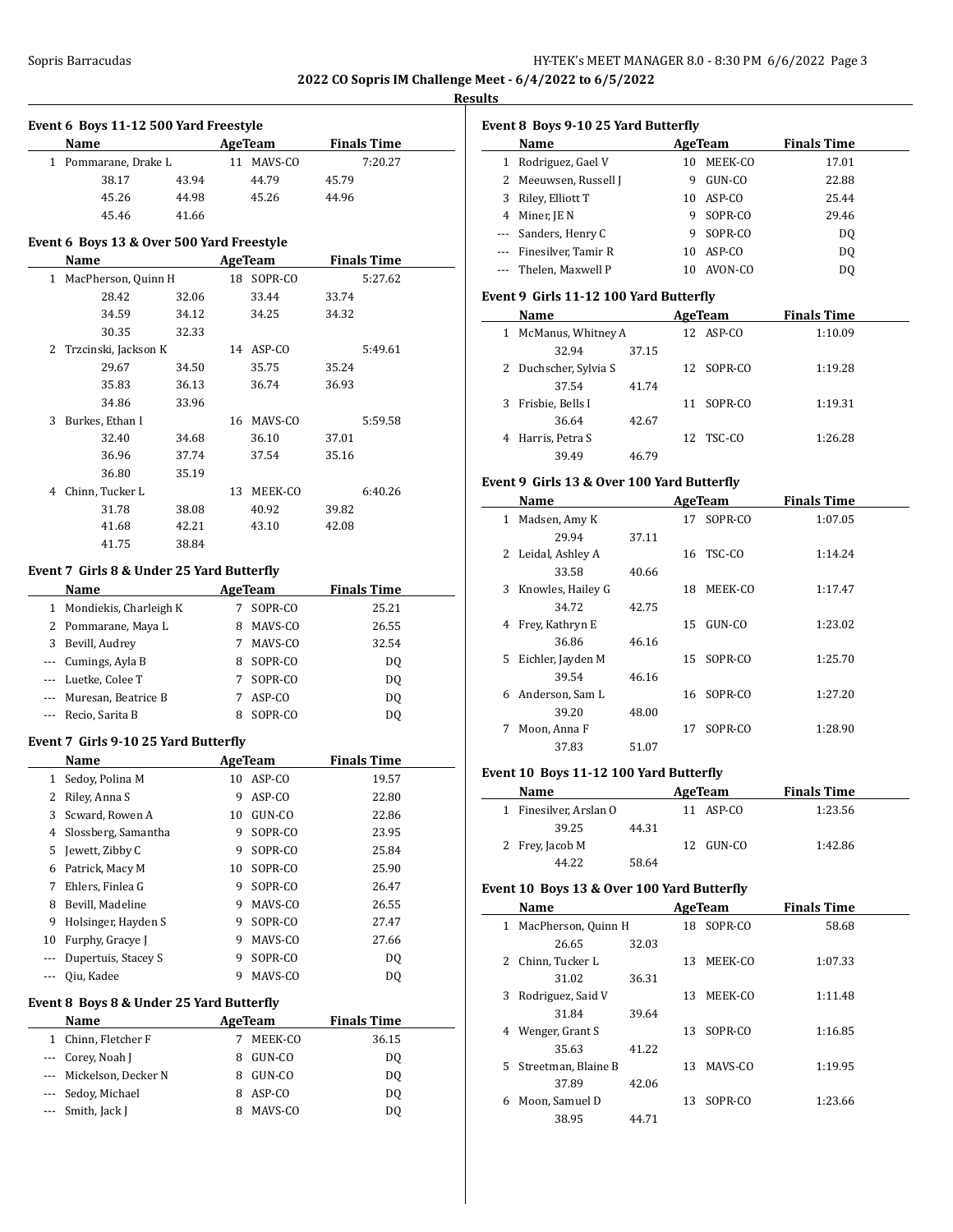# **Results**

 $\overline{\phantom{a}}$ 

|             | Event 11 Girls 9-10 50 Yard Butterfly<br>Name |    | AgeTeam                  | <b>Finals Time</b> |
|-------------|-----------------------------------------------|----|--------------------------|--------------------|
| 1           | Duclo, Tatum S                                |    | 10 SOPR-CO               | 51.81              |
| 2           | Lambert, Mac G                                | 10 | SOPR-CO                  | 55.66              |
|             | 3 Furphy, Gracye J                            | 9  | MAVS-CO                  | 1:05.34            |
|             | --- Scward, Rowen A                           |    | 10 GUN-CO                | DQ                 |
|             | --- Sanders, Kate E                           |    | 10 SOPR-CO               | DQ                 |
|             |                                               |    |                          |                    |
|             | Event 11 Girls 11-12 50 Yard Butterfly        |    |                          |                    |
|             | Name                                          |    | <b>AgeTeam</b>           | <b>Finals Time</b> |
|             | 1 Cullen, Ashley J                            |    | 12 SOPR-CO               | 39.41              |
|             | 2 Meeuwsen, Audrey L                          |    | 11 GUN-CO                | 40.55              |
| 3           | Muresan, Dalia B                              |    | 11 ASP-CO                | 46.58              |
| 4           | Brown, Addie J                                |    | 12 SOPR-CO               | 46.76              |
| 5           | Friel, Isla E                                 |    | 12 SOPR-CO               | 47.87              |
| 6<br>7      | Corey, Gracen M                               |    | 11 GUN-CO                | 50.07              |
|             | Sirbu, Lilly G                                | 12 | SOPR-CO                  | 52.06              |
| 8           | Scarpitti, Claire E<br>Lambert, Bekah R       | 11 | SOPR-CO                  | 54.10              |
| 9<br>10     | McEwan, Evey S                                | 11 | 12 SOPR-CO               | 56.61<br>57.48     |
| 11          | Smith, Zoe S                                  |    | SOPR-CO                  |                    |
| 12          | Campbell, Grace or Gracie M                   |    | 11 MAVS-CO<br>12 SOPR-CO | 1:00.84<br>1:03.24 |
|             | 13 Williams, Becca K                          |    | 11 SOPR-CO               | 1:21.68            |
|             |                                               |    |                          |                    |
|             | Event 11 Girls 13 & Over 50 Yard Butterfly    |    |                          |                    |
|             | <b>Name</b>                                   |    | AgeTeam                  | <b>Finals Time</b> |
|             | 1 Pommarane, Bailey D                         |    | 13 MAVS-CO               | 31.40              |
| 2           | Newton, Adelyn J                              | 15 | SOPR-CO                  | 32.16              |
| 3           | McManus, Molly                                |    | 17 ASP-CO                | 33.05              |
| 4           | Knowles, Hailey G                             |    | 18 MEEK-CO               | 33.35              |
| 5           | Knowles, Addie F                              |    | 14 MEEK-CO               | 34.69              |
| 6           | Millstone, Francie F                          |    | 13 ASP-CO                | 35.39              |
| 7           | Duclo, Summer S                               | 13 | SOPR-CO                  | 42.09              |
| 8           | Anson, Grace K                                |    | 14 SOPR-CO               | 44.58              |
| 9           | Cattles, Emily G                              |    | 14 GUN-CO                | 45.76              |
| 10          | Dupertuis, Tatee E                            | 13 | SOPR-CO                  | 48.90              |
| 11          | McEwan, Mazy M                                |    | 13 SOPR-CO               | 49.93              |
|             | Event 12 Boys 8 & Under 50 Yard Butterfly     |    |                          |                    |
|             | Name                                          |    | <b>AgeTeam</b>           | <b>Finals Time</b> |
|             | Smith, Jack J                                 |    | 8 MAVS-CO                | DQ                 |
|             | Event 12 Boys 9-10 50 Yard Butterfly          |    |                          |                    |
|             | Name                                          |    | AgeTeam                  | <b>Finals Time</b> |
| $\mathbf 1$ | Treves, Giovan                                | 10 | MAVS-CO                  | 46.86              |
|             | 2 Meeuwsen, Russell J                         | 9  | GUN-CO                   | 1:03.55            |
|             | --- Cullen, Broden L                          | 9  | SOPR-CO                  | DQ                 |
|             | --- Sanders, Henry C                          | 9  | SOPR-CO                  | DQ                 |
|             | Event 12 Boys 11-12 50 Yard Butterfly         |    |                          |                    |
|             | Name                                          |    | <b>AgeTeam</b>           | <b>Finals Time</b> |
|             | 1 Zwickl, Marc A                              |    | 12 SOPR-CO               | 34.86              |
|             | 2 Lindenberg, Hazen B                         | 12 | SOPR-CO                  | 37.62              |
|             |                                               |    | 12 GUN-CO                | 38.79              |
| 3           |                                               |    |                          |                    |
| 4           | Mickelson, Keaton P                           |    |                          |                    |
| 5           | Frey, Jacob M                                 | 12 | 12 GUN-CO                | 40.12              |
| 6           | VonRoenn, Jonan S                             | 11 | MEEK-CO<br>MAVS-CO       | 40.92<br>41.79     |
| 7           | Qiu, Perry<br>Imhoff, Owen J                  | 12 | SOPR-CO                  | 52.33              |

|              | Burkes, Logan M                             |       |                | 11 MAVS-CO     | DQ                 |  |  |  |  |
|--------------|---------------------------------------------|-------|----------------|----------------|--------------------|--|--|--|--|
|              |                                             |       |                |                |                    |  |  |  |  |
|              | Event 12 Boys 13 & Over 50 Yard Butterfly   |       |                |                |                    |  |  |  |  |
|              | Name                                        |       |                | AgeTeam        | <b>Finals Time</b> |  |  |  |  |
|              | 1 Trzcinski, Jackson K                      |       |                | 14 ASP-CO      | 30.26              |  |  |  |  |
|              | 2 Prentiss. Ethan C                         |       |                | 13 MAVS-CO     | 33.13              |  |  |  |  |
|              | 3 Streetman, Blaine B                       |       |                | 13 MAVS-CO     | 34.59              |  |  |  |  |
|              | 4 Burnett, Jason S                          |       |                | 13 TSC-CO      | 37.92              |  |  |  |  |
|              | 5 Grosscup, Ryan A                          |       |                | 13 SOPR-CO     | 38.30              |  |  |  |  |
|              | 6 Burnett, David A                          |       |                | 13 TSC-CO      | 46.27              |  |  |  |  |
|              | --- Thelen, Jackson P                       |       |                | 13 AVON-CO     | DQ                 |  |  |  |  |
|              | Event 13 Girls 11-12 200 Yard Butterfly     |       |                |                |                    |  |  |  |  |
|              | Name                                        |       |                | <b>AgeTeam</b> | <b>Finals Time</b> |  |  |  |  |
|              | 1 Harris, Petra S                           |       |                | 12 TSC-CO      | 3:23.71            |  |  |  |  |
|              | 44.83                                       | 52.83 |                | 52.92          | 53.13              |  |  |  |  |
|              |                                             |       |                |                |                    |  |  |  |  |
|              | Event 14 Boys 13 & Over 200 Yard Butterfly  |       |                |                |                    |  |  |  |  |
|              | Name                                        |       |                | AgeTeam        | <b>Finals Time</b> |  |  |  |  |
| $\mathbf{1}$ | MacPherson, Quinn H                         |       |                | 18 SOPR-CO     | 2:20.48            |  |  |  |  |
|              | 29.07                                       | 35.25 |                | 37.37          | 38.79              |  |  |  |  |
|              | 2 Burkes, Ethan I                           |       |                | 16 MAVS-CO     | 2:45.76            |  |  |  |  |
|              | 36.45                                       | 42.30 |                | 43.52          | 43.49              |  |  |  |  |
|              | Event 15 Girls 8 & Under 25 Yard Backstroke |       |                |                |                    |  |  |  |  |
|              | Name                                        |       |                | <b>AgeTeam</b> | <b>Finals Time</b> |  |  |  |  |
|              | 1 Mondiekis, Charleigh K                    |       |                | 7 SOPR-CO      | 26.01              |  |  |  |  |
|              | 2 Bevill, Audrey                            |       |                | 7 MAVS-CO      | 26.08              |  |  |  |  |
|              | 3 Recio, Sarita B                           |       |                | 8 SOPR-CO      | 27.42              |  |  |  |  |
|              | 4 Luetke, Colee T                           |       |                | 7 SOPR-CO      | 29.54              |  |  |  |  |
|              | 5 Muresan, Beatrice B                       |       |                | 7 ASP-CO       | 31.67              |  |  |  |  |
|              | 6 Cumings, Ayla B                           |       |                | 8 SOPR-CO      | 32.64              |  |  |  |  |
|              |                                             |       |                |                |                    |  |  |  |  |
|              | Event 15 Girls 9-10 25 Yard Backstroke      |       |                |                |                    |  |  |  |  |
|              | Name                                        |       |                | <b>AgeTeam</b> | <b>Finals Time</b> |  |  |  |  |
|              | 1 Sedoy, Polina M                           |       |                | 10 ASP-CO      | 19.20              |  |  |  |  |
|              | 2 Scward, Rowen A                           |       |                | 10 GUN-CO      | 21.96              |  |  |  |  |
|              | 3 Riley, Anna S                             |       |                | 9 ASP-CO       | 22.34              |  |  |  |  |
|              | 4 Holsinger, Hayden S                       |       |                | 9 SOPR-CO      | 23.17              |  |  |  |  |
|              | 5 Jewett, Zibby C                           |       |                | 9 SOPR-CO      | 23.19              |  |  |  |  |
|              | 6 Ehlers. Finlea G                          |       | 9.             | SOPR-CO        | 23.21              |  |  |  |  |
| 7            | Patrick, Macy M                             |       | 10             | SOPR-CO        | 23.46              |  |  |  |  |
| 8            | Slossberg, Samantha                         |       | 9              | SOPR-CO        | 24.48              |  |  |  |  |
| 9            | Bevill, Madeline                            |       | 9.             | MAVS-CO        | 24.81              |  |  |  |  |
| 10           | Qiu, Kadee                                  |       | 9.             | MAVS-CO        | 25.74              |  |  |  |  |
| 11           | Koorn, Vida E                               |       | 9              | SOPR-CO        | 26.74              |  |  |  |  |
| 12           | Dupertuis, Stacey S                         |       | 9              | SOPR-CO        | 27.85              |  |  |  |  |
|              | Event 16 Boys 8 & Under 25 Yard Backstroke  |       |                |                |                    |  |  |  |  |
|              | Name                                        |       | <b>AgeTeam</b> |                | <b>Finals Time</b> |  |  |  |  |
| 1            | Mickelson, Decker N                         |       | 8              | GUN-CO         | 23.02              |  |  |  |  |
| 2            | Corey, Noah J                               |       | 8              | GUN-CO         | 28.60              |  |  |  |  |
| 3            | Poirier, Ben A                              |       | 8              | SOPR-CO        | 29.36              |  |  |  |  |
| 4            | Chinn, Fletcher F                           |       | 7              | MEEK-CO        | 30.79              |  |  |  |  |
| 5            | Smith, Jack J                               |       |                | 8 MAVS-CO      | 32.48              |  |  |  |  |
| 6            | Cumings, Bode A                             |       | 7              | SOPR-CO        | 38.00              |  |  |  |  |
| 7            | Sedoy, Michael                              |       | 8              | ASP-CO         | 45.40              |  |  |  |  |
| 8            | Jones, Stephen R                            |       | 6              | GUN-CO         | 1:34.41            |  |  |  |  |
|              |                                             |       |                |                |                    |  |  |  |  |
|              |                                             |       |                |                |                    |  |  |  |  |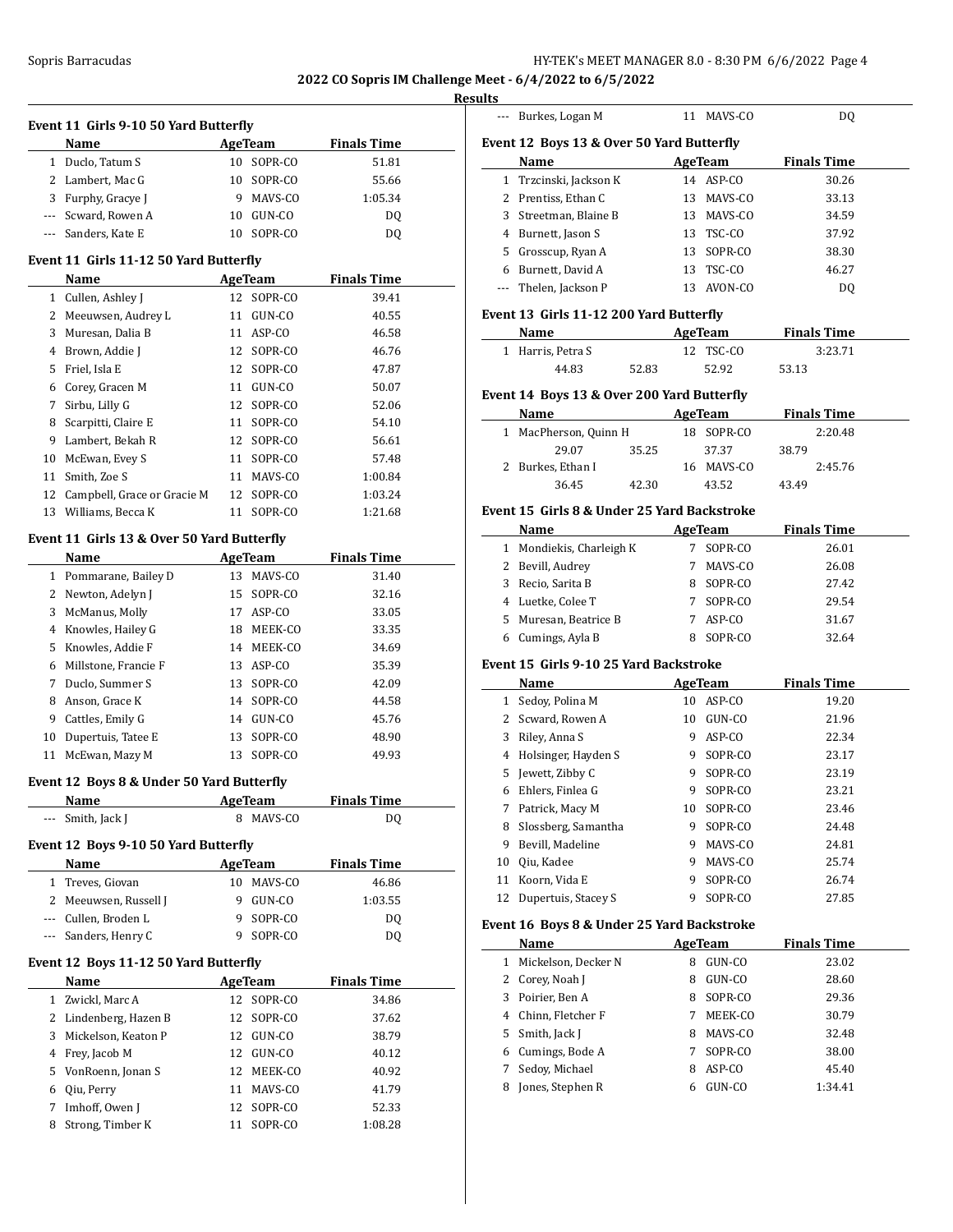$\overline{a}$ 

**2022 CO Sopris IM Challenge Meet - 6/4/2022 to 6/5/2022**

#### **Results**

| Event 16 Boys 9-10 25 Yard Backstroke |                     |    |              |                    |  |  |  |  |  |
|---------------------------------------|---------------------|----|--------------|--------------------|--|--|--|--|--|
|                                       | Name                |    | AgeTeam      | <b>Finals Time</b> |  |  |  |  |  |
| 1                                     | Rodriguez, Gael V   | 10 | MEEK-CO      | 18.61              |  |  |  |  |  |
|                                       | 2 Thelen, Maxwell P | 10 | AVON-CO      | 22.15              |  |  |  |  |  |
| 3.                                    | Meeuwsen, Russell J | 9  | GUN-CO       | 23.18              |  |  |  |  |  |
| 4                                     | Miner, JE N         | 9  | SOPR-CO      | 24.49              |  |  |  |  |  |
| 5.                                    | Riley, Elliott T    | 10 | $ASP$ - $CO$ | 25.01              |  |  |  |  |  |
| 6                                     | Finesilver, Tamir R | 10 | ASP-CO       | 31.42              |  |  |  |  |  |

#### **Event 17 Girls 11-12 100 Yard Backstroke**

|    | Name                |       |    | <b>AgeTeam</b> | <b>Finals Time</b> |  |
|----|---------------------|-------|----|----------------|--------------------|--|
| 1  | McManus, Whitney A  |       |    | 12 ASP-CO      | 1:09.74            |  |
|    | 34.18               | 35.56 |    |                |                    |  |
| 2  | Duchscher, Sylvia S |       |    | 12 SOPR-CO     | 1:15.21            |  |
|    | 35.83               | 39.38 |    |                |                    |  |
| 3  | Frisbie, Bells I    |       | 11 | SOPR-CO        | 1:24.73            |  |
|    | 41.45               | 43.28 |    |                |                    |  |
| 4  | Jones, Elora C      |       |    | 12 GUN-CO      | 1:24.79            |  |
|    | 40.00               | 44.79 |    |                |                    |  |
| 5. | Meeuwsen, Audrey L  |       | 11 | GUN-CO         | 1:32.44            |  |
|    | 44.67               | 47.77 |    |                |                    |  |
| 6  | Sirbu, Lilly G      |       |    | 12 SOPR-CO     | 1:48.60            |  |
| 7  | Smith, Zoe S        |       | 11 | MAVS-CO        | 1:52.32            |  |
|    | Corey, Gracen M     |       | 11 | GUN-CO         | DQ                 |  |
|    | 46.56               | 57.25 |    |                |                    |  |

# **Event 17 Girls 13 & Over 100 Yard Backstroke**

|              | Name                  |       | AgeTeam |            | <b>Finals Time</b> |
|--------------|-----------------------|-------|---------|------------|--------------------|
| $\mathbf{1}$ | Madsen, Amy K         |       | 17      | SOPR-CO    | 1:07.70            |
|              | 33.35                 | 34.35 |         |            |                    |
|              | 2 Pommarane, Bailey D |       |         | 13 MAVS-CO | 1:08.41            |
|              | 33.65                 | 34.76 |         |            |                    |
| 3            | Leidal, Ashley A      |       |         | 16 TSC-CO  | 1:12.02            |
|              | 35.22                 | 36.80 |         |            |                    |
| 4            | Eichler, Jayden M     |       | 15      | SOPR-CO    | 1:17.02            |
|              | 36.57                 | 40.45 |         |            |                    |
| 5.           | Moon, Anna F          |       | 17      | SOPR-CO    | 1:17.36            |
|              | 37.91                 | 39.45 |         |            |                    |
| 6            | Frey, Kathryn E       |       | 15      | GUN-CO     | 1:18.54            |
|              | 38.33                 | 40.21 |         |            |                    |
| 7            | Jones, Samantha K     |       | 14      | GUN-CO     | 1:23.05            |
|              | 40.72                 | 42.33 |         |            |                    |
| 8            | Anderson, Sam L       |       |         | 16 SOPR-CO | 1:23.61            |
|              | 39.54                 | 44.07 |         |            |                    |
| 9            | Knowles, Addie F      |       | 14      | MEEK-CO    | 1:24.83            |
|              | 41.00                 | 43.83 |         |            |                    |
| 10           | Anson, Grace K        |       | 14      | SOPR-CO    | 1:33.49            |
|              | 44.73                 | 48.76 |         |            |                    |

# **Event 18 Boys 9-10 100 Yard Backstroke**

| Name                | AgeTeam    | <b>Finals Time</b> |
|---------------------|------------|--------------------|
| 1 Treves, Giovan    | 10 MAVS-CO | 1:33.87            |
| 2 Rodriguez, Gael V | 10 MEEK-CO | 1:35.64            |

# **Event 18 Boys 11-12 100 Yard Backstroke**

| <b>Name</b>            | AgeTeam   | <b>Finals Time</b> |
|------------------------|-----------|--------------------|
| 1 Finesilver, Arslan O | 11 ASP-CO | 1:22.95            |
| 42.24                  | 40.71     |                    |

| ~ |                      |       |     |            |         |
|---|----------------------|-------|-----|------------|---------|
|   | 2 Pommarane, Drake L |       |     | 11 MAVS-CO | 1:23.46 |
|   | 40.13                | 43.33 |     |            |         |
| 3 | Mickelson, Keaton P  |       | 12  | GUN-CO     | 1:28.38 |
|   | 42.68                | 45.70 |     |            |         |
| 4 | VonRoenn, Jonan S    |       | 12  | MEEK-CO    | 1:29.14 |
|   | 37.70                | 51.44 |     |            |         |
| 5 | Frey, Jacob M        |       | 12. | GUN-CO     | 1:29.38 |
|   | 44.97                | 44.41 |     |            |         |
|   | Mease, Rolland C     |       |     | 12 MAVS-CO | DO      |
|   | 35.91                | 37.84 |     |            |         |

# **Event 18 Boys 13 & Over 100 Yard Backstroke**

|              | Name                 |       |    | AgeTeam    | <b>Finals Time</b> |  |
|--------------|----------------------|-------|----|------------|--------------------|--|
| $\mathbf{1}$ | Chinn, Tucker L      |       |    | 13 MEEK-CO | 1:08.05            |  |
|              | 32.20                | 35.85 |    |            |                    |  |
|              | 2 Prentiss, Ethan C  |       | 13 | MAVS-CO    | 1:10.69            |  |
|              | 34.76                | 35.93 |    |            |                    |  |
| 3            | Trzcinski, Jackson K |       |    | 14 ASP-CO  | 1:12.42            |  |
|              | 35.22                | 37.20 |    |            |                    |  |
| 4            | Rodriguez, Said V    |       | 13 | MEEK-CO    | 1:16.05            |  |
|              | 36.98                | 39.07 |    |            |                    |  |
| 5.           | Wenger, Grant S      |       |    | 13 SOPR-CO | 1:17.04            |  |
| 6            | Streetman, Blaine B  |       |    | 13 MAVS-CO | 1:18.19            |  |
|              | 37.66                | 40.53 |    |            |                    |  |
| 7            | Moon, Samuel D       |       | 13 | SOPR-CO    | 1:18.80            |  |
|              | 38.53                | 40.27 |    |            |                    |  |
| 8            | Thelen, Jackson P    |       |    | 13 AVON-CO | 1:26.00            |  |
|              | 42.38                | 43.62 |    |            |                    |  |
| 9            | Burnett, David A     |       | 13 | TSC-CO     | 1:35.71            |  |
|              |                      |       |    |            |                    |  |

# **Event 19 Girls 8 & Under 50 Yard Backstroke**

|    | <b>Name</b>              | AgeTeam   | <b>Finals Time</b> |
|----|--------------------------|-----------|--------------------|
|    | 1 Pommarane, Maya L      | MAVS-CO   | 44.19              |
|    | 2 Mondiekis, Charleigh K | SOPR-CO   | 54.20              |
|    | 3 Recio, Sarita B        | 8 SOPR-CO | 57.76              |
|    | 4 Muresan, Beatrice B    | ASP-CO    | 1:05.64            |
| 5. | Luetke, Colee T          | SOPR-CO   | 1:11.34            |

# **Event 19 Girls 9-10 50 Yard Backstroke**

|              | Name                                    |    | <b>AgeTeam</b> | <b>Finals Time</b> |
|--------------|-----------------------------------------|----|----------------|--------------------|
| 1            | Sedoy, Polina M                         | 10 | ASP-CO         | 42.31              |
| 2            | Lambert, Mac G                          | 10 | SOPR-CO        | 44.67              |
| 3            | Holsinger, Hayden S                     | 9  | SOPR-CO        | 48.15              |
| $*4$         | Duclo, Tatum S                          | 10 | SOPR-CO        | 49.07              |
| $*4$         | Sanders, Kate E                         | 10 | SOPR-CO        | 49.07              |
| 6            | Scward, Rowen A                         | 10 | GUN-CO         | 50.39              |
| 7            | Furphy, Gracye J                        | 9  | MAVS-CO        | 54.49              |
| 8            | Patrick, Macy M                         | 10 | SOPR-CO        | 57.51              |
| 9            | Koorn, Vida E                           | 9  | SOPR-CO        | 1:00.41            |
|              | Qiu, Kadee                              | 9  | MAVS-CO        | DQ                 |
|              | Riley, Anna S                           | 9  | ASP-CO         | DQ                 |
|              | Event 19 Girls 11-12 50 Yard Backstroke |    |                |                    |
|              | Name                                    |    | AgeTeam        | Finals Time        |
| $\mathbf{1}$ | Harris, Petra S                         | 12 | TSC-CO         | 37.67              |
| 2            | Jones, Elora C                          | 12 | GUN-CO         | 40.37              |
| 3            | Cullen, Ashley J                        | 12 | SOPR-CO        | 41.54              |
| 4            | Corey, Gracen M                         | 11 | GUN-CO         | 41.59              |
| 5            | Muresan, Dalia B                        | 11 | ASP-CO         | 44.11              |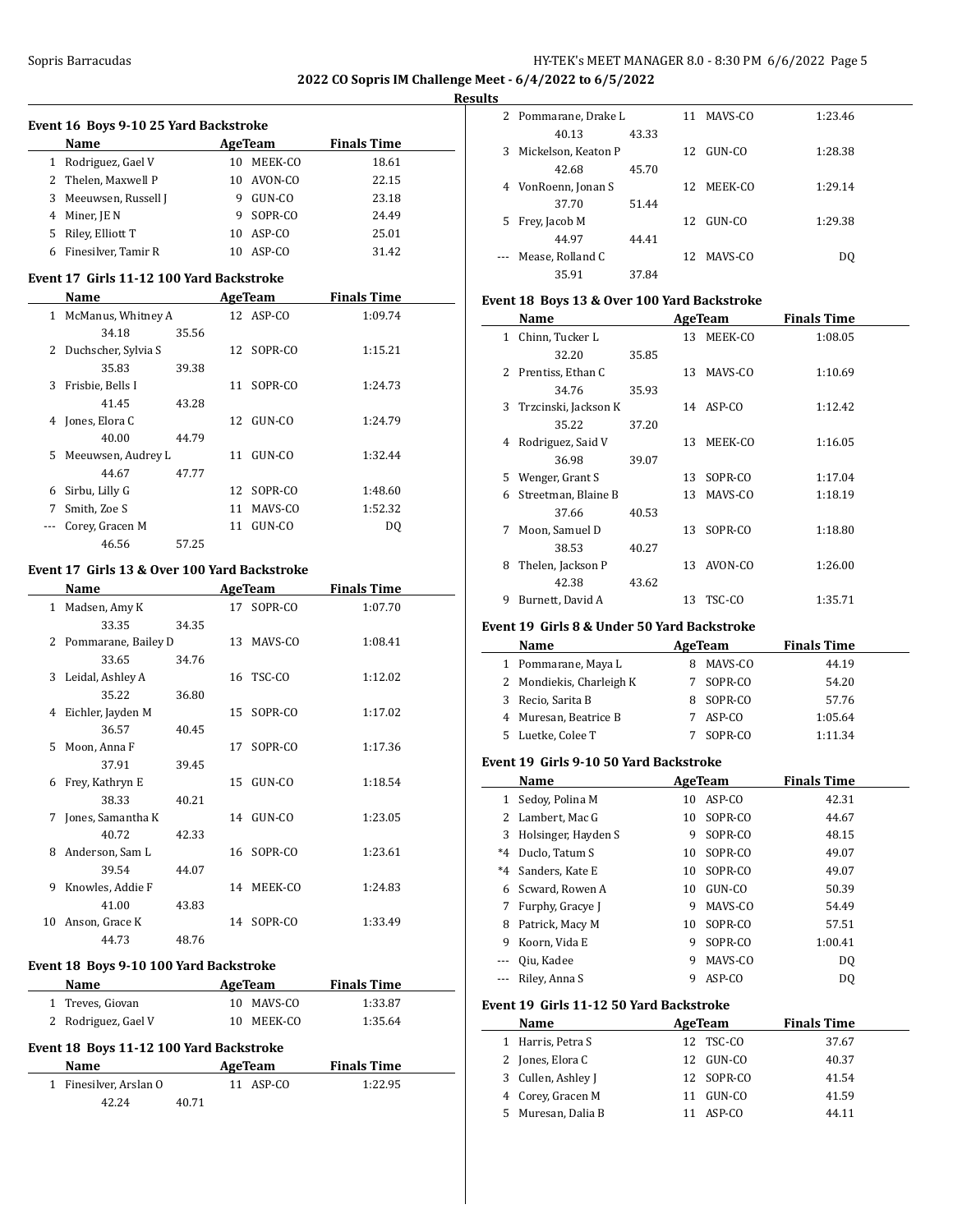### Sopris Barracudas **HY-TEK's MEET MANAGER 8.0 - 8:30 PM 6/6/2022** Page 6

# **2022 CO Sopris IM Challenge Meet - 6/4/2022 to 6/5/2022 Results**

 $\overline{a}$ 

| (Event 19 Girls 11-12 50 Yard Backstroke) |                             |    |            |                    |  |  |  |
|-------------------------------------------|-----------------------------|----|------------|--------------------|--|--|--|
|                                           | Name                        |    | AgeTeam    | <b>Finals Time</b> |  |  |  |
| 6                                         | Brown, Addie J              |    | 12 SOPR-CO | 44.89              |  |  |  |
| 7                                         | Friel, Isla E               |    | 12 SOPR-CO | 46.09              |  |  |  |
| 8                                         | Lambert, Bekah R            |    | 12 SOPR-CO | 47.59              |  |  |  |
| 9                                         | Campbell, Grace or Gracie M |    | 12 SOPR-CO | 47.81              |  |  |  |
| 10                                        | Sirbu, Lilly G              |    | 12 SOPR-CO | 50.13              |  |  |  |
| 11                                        | Scarpitti, Claire E         | 11 | SOPR-CO    | 52.12              |  |  |  |
|                                           | 12 Williams, Becca K        | 11 | SOPR-CO    | 54.54              |  |  |  |
|                                           | --- McEwan, Evey S          |    | SOPR-CO    | D0                 |  |  |  |

#### **Event 19 Girls 13 & Over 50 Yard Backstroke**

|    | Name                 |    | AgeTeam    | <b>Finals Time</b> |
|----|----------------------|----|------------|--------------------|
| 1  | Newton, Adelyn J     |    | 15 SOPR-CO | 31.95              |
|    | Millstone, Francie F | 13 | ASP-CO     | 33.30              |
| 3  | McManus, Molly       | 17 | ASP-CO     | 34.69              |
| 4  | Frey, Kathryn E      | 15 | GUN-CO     | 36.23              |
| 5. | Knowles, Hailey G    | 18 | MEEK-CO    | 36.26              |
| 6  | Duclo, Summer S      | 13 | SOPR-CO    | 40.42              |
| 7  | Knowles. Addie F     |    | 14 MEEK-CO | 40.70              |
| 8  | Cattles, Emily G     | 14 | GUN-CO     | 42.68              |
| 9  | Anson, Grace K       | 14 | SOPR-CO    | 42.75              |
| 10 | Dupertuis, Tatee E   | 13 | SOPR-CO    | 46.27              |
|    | McEwan, Mazy M       | 13 | SOPR-CO    | DO.                |

#### **Event 20 Boys 8 & Under 50 Yard Backstroke**

 $\overline{a}$ 

 $\overline{a}$ 

|    | Name                | AgeTeam | <b>Finals Time</b> |
|----|---------------------|---------|--------------------|
|    | Mickelson, Decker N | GUN-CO  | 52.27              |
|    | 2 Poirier, Ben A    | SOPR-CO | 1:04.90            |
| 3. | Corey, Noah J       | GUN-CO  | 1:07.58            |
| 4  | Chinn, Fletcher F   | MEEK-CO | 1:07.68            |
| 5. | Smith, Jack J       | MAVS-CO | 1:13.67            |
|    | --- Cumings, Bode A | SOPR-CO | DΟ                 |

#### **Event 20 Boys 9-10 50 Yard Backstroke**

|    | Name                |    | AgeTeam | <b>Finals Time</b> |
|----|---------------------|----|---------|--------------------|
| 1  | Rodriguez, Gael V   | 10 | MEEK-CO | 41.02              |
|    | 2 Sanders, Henry C  | 9  | SOPR-CO | 41.69              |
|    | 3 Cullen, Broden L  |    | SOPR-CO | 49.24              |
|    | 4 Thelen, Maxwell P | 10 | AVON-CO | 52.94              |
| 5. | Riley, Elliott T    |    | ASP-CO  | 53.87              |

#### **Event 20 Boys 11-12 50 Yard Backstroke**

|              | Name                  |    | AgeTeam    | <b>Finals Time</b> |
|--------------|-----------------------|----|------------|--------------------|
| $\mathbf{1}$ | Mease, Rolland C      |    | 12 MAVS-CO | 33.74              |
|              | Chinn, Dexter D       | 12 | MEEK-CO    | 34.14              |
|              | 3 Zwickl, Marc A      |    | 12 SOPR-CO | 34.87              |
| 4            | VonRoenn, Jonan S     | 12 | MEEK-CO    | 38.02              |
|              | 5 Lindenberg, Hazen B |    | 12 SOPR-CO | 38.15              |
| 6            | Qiu, Perry            | 11 | MAVS-CO    | 40.91              |
| 7            | Imhoff, Owen J        | 12 | SOPR-CO    | 41.80              |
| 8            | Prentiss, Logan E     | 11 | MAVS-CO    | 47.44              |
| 9            | Lucero, Marcus L      |    | 12 MAVS-CO | 49.45              |
| 10           | Strong, Timber K      | 11 | SOPR-CO    | 52.52              |
| 11           | Borchard, Tristan S   | 11 | MEEK-CO    | 54.13              |
|              | Jewett, Patrick A     | 12 | SOPR-CO    | DQ                 |

# **Event 20 Boys 13 & Over 50 Yard Backstroke**

| Name                | AgeTeam    | <b>Finals Time</b> |  |
|---------------------|------------|--------------------|--|
| 1 Prentiss, Ethan C | 13 MAVS-CO | 32.43              |  |

| 2                                           | Burnett, Jason S       |       | 13 | TSC-CO    |                    | 37.94    |  |  |  |  |  |
|---------------------------------------------|------------------------|-------|----|-----------|--------------------|----------|--|--|--|--|--|
| 3                                           | Grosscup, Ryan A       |       | 13 | SOPR-CO   |                    | 38.46    |  |  |  |  |  |
|                                             | 4 Burnett, David A     |       |    | 13 TSC-CO |                    | 42.74    |  |  |  |  |  |
| Event 22 Boys 13 & Over 1650 Yard Freestyle |                        |       |    |           |                    |          |  |  |  |  |  |
|                                             | Name                   |       |    | AgeTeam   | <b>Finals Time</b> |          |  |  |  |  |  |
|                                             | 1 Trzcinski, Jackson K |       |    | 14 ASP-CO |                    | 20:28.35 |  |  |  |  |  |
|                                             | 30.69                  | 35.74 |    | 37.59     | 37.53              |          |  |  |  |  |  |
|                                             | 37.53                  | 37.76 |    | 37.77     | 38.06              |          |  |  |  |  |  |
|                                             | 38.21                  | 37.97 |    | 38.28     | 38.16              |          |  |  |  |  |  |
|                                             | 37.44                  | 37.70 |    | 38.03     | 37.22              |          |  |  |  |  |  |
|                                             | 37.48                  | 37.76 |    | 37.08     | 37.61              |          |  |  |  |  |  |
|                                             | 37.71                  | 37.62 |    | 37.83     | 37.76              |          |  |  |  |  |  |
|                                             | 38.26                  | 37.74 |    | 38.19     | 37.60              |          |  |  |  |  |  |
|                                             | 37.77                  | 36.67 |    | 36.62     | 36.41              | 32.56    |  |  |  |  |  |
| 2                                           | Ogilby, Kayo           |       | 49 | SOPR-CO   |                    | 20:40.58 |  |  |  |  |  |
|                                             | 33.43                  | 36.43 |    | 37.34     | 37.84              |          |  |  |  |  |  |
|                                             | 37.65                  | 37.63 |    | 37.05     | 37.79              |          |  |  |  |  |  |
|                                             | 37.82                  | 37.94 |    | 37.83     | 37.77              |          |  |  |  |  |  |
|                                             | 37.69                  | 37.50 |    | 37.37     | 37.67              |          |  |  |  |  |  |
|                                             | 37.61                  | 37.23 |    | 37.38     | 37.47              |          |  |  |  |  |  |
|                                             | 37.65                  | 37.54 |    | 37.42     | 37.70              |          |  |  |  |  |  |
|                                             | 37.90                  | 37.94 |    | 37.94     | 38.08              |          |  |  |  |  |  |
|                                             | 38.46                  | 38.06 |    | 38.62     | 39.03              | 37.80    |  |  |  |  |  |

# **Event 23 Girls 11-12 200 Yard Freestyle**

|   | Name                |       |    | AgeTeam   |       | <b>Finals Time</b> |
|---|---------------------|-------|----|-----------|-------|--------------------|
|   | McManus, Whitney A  |       |    | 12 ASP-CO |       | 2:21.29            |
|   | 32.03               | 36.63 |    | 36.90     | 35.73 |                    |
| 2 | Duchscher, Sylvia S |       | 12 | SOPR-CO   |       | 2:24.27            |
|   | 32.87               | 37.20 |    | 38.49     | 35.71 |                    |
|   | Frisbie, Bells I    |       | 11 | SOPR-CO   |       | 2:31.94            |
|   | 34.72               | 39.11 |    | 39.80     | 38.31 |                    |
| 4 | Fulton, Emberlyn Z  |       | 11 | SOPR-CO   |       | 3:11.81            |
|   | 36.45               | 46.64 |    | 55.03     | 53.69 |                    |
|   | Engering, Celine P  |       | 12 | SOPR-CO   |       | 3:12.62            |
|   | 45.41               | 48.94 |    | 49.80     | 48.47 |                    |

# **Event 23 Girls 13 & Over 200 Yard Freestyle**

|    | Name              |       |    | AgeTeam    |       | <b>Finals Time</b> |
|----|-------------------|-------|----|------------|-------|--------------------|
| 1  | Madsen, Amy K     |       | 17 | SOPR-CO    |       | 2:09.53            |
|    | 28.73             | 31.97 |    | 33.34      | 35.49 |                    |
| 2. | Newton, Adelyn J  |       |    | 15 SOPR-CO |       | 2:14.24            |
|    | 29.85             | 33.11 |    | 35.50      | 35.78 |                    |
| 3  | Leidal, Ashley A  |       | 16 | TSC-CO     |       | 2:17.99            |
|    | 31.77             | 35.16 |    | 36.07      | 34.99 |                    |
| 4  | Thornton, Anna K  |       | 17 | SOPR-CO    |       | 2:21.09            |
|    | 30.70             | 34.99 |    | 37.19      | 38.21 |                    |
| 5. | Frey, Kathryn E   |       | 15 | GUN-CO     |       | 2:23.87            |
|    | 33.27             | 36.59 |    | 37.58      | 36.43 |                    |
| 6  | Anderson, Sam L   |       | 16 | SOPR-CO    |       | 2:27.02            |
|    | 33.12             | 37.52 |    | 37.64      | 38.74 |                    |
| 7  | Eichler, Jayden M |       | 15 | SOPR-CO    |       | 2:29.66            |
|    | 33.84             | 37.57 |    | 38.94      | 39.31 |                    |
| 8  | Moon, Anna F      |       | 17 | SOPR-CO    |       | 2:30.71            |
|    | 33.60             | 38.40 |    | 39.61      | 39.10 |                    |
| 9  | Knowles, Hailey G |       | 18 | MEEK-CO    |       | 2:32.08            |
|    | 34.01             | 38.32 |    | 40.17      | 39.58 |                    |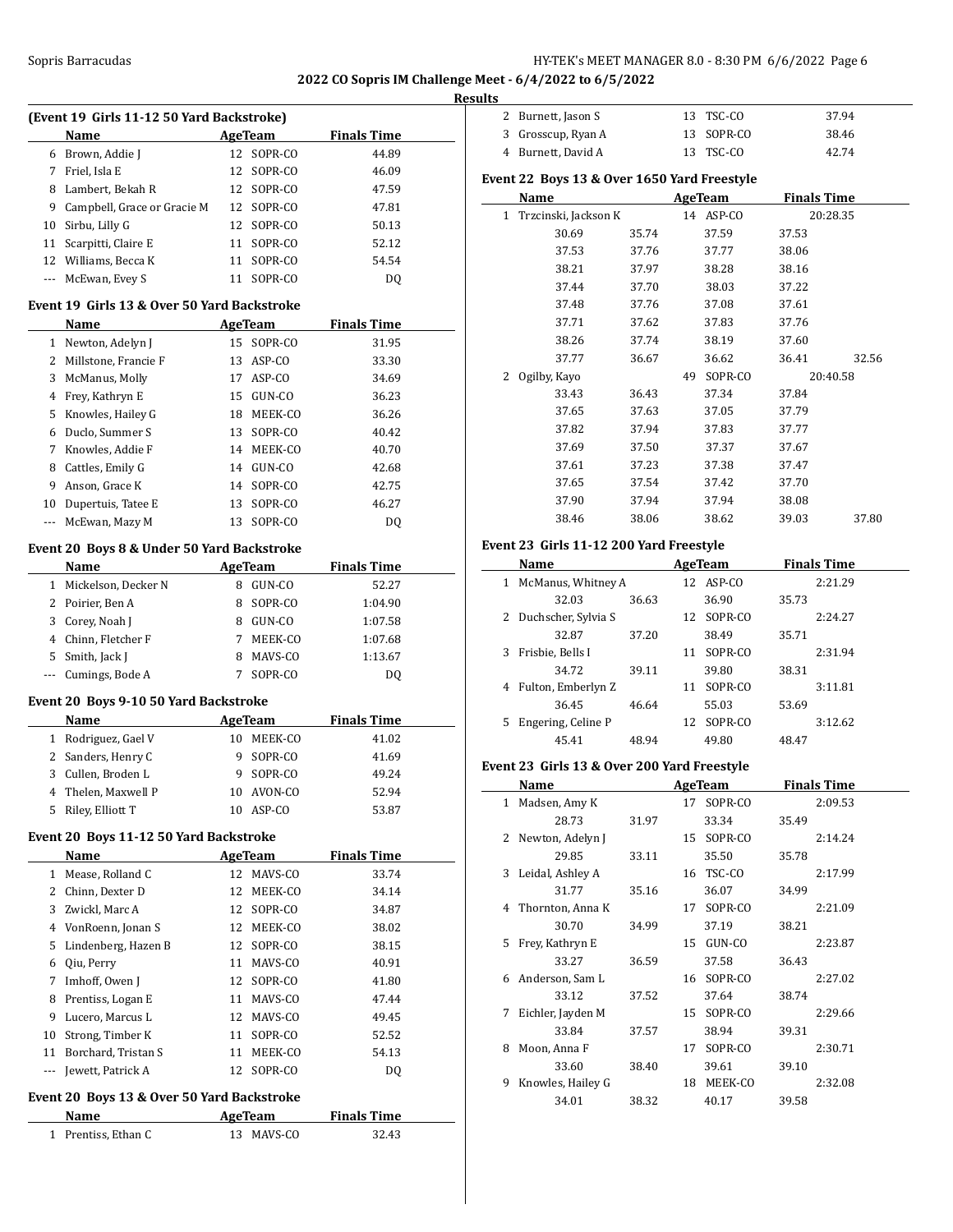# **Results**

| 1 Mease, Rolland C<br>12 MAVS-CO<br>33.81<br>39.95<br>38.84<br>38.37<br>2<br>Finesilver, Arslan O<br>11 ASP-CO<br>35.58<br>39.78<br>39.13<br>38.05<br>3<br>VonRoenn, Jonan S<br>12 MEEK-CO<br>35.76<br>40.85<br>43.87<br>40.48<br>Mickelson, Keaton P<br>12 GUN-CO<br>4<br>43.77<br>42.55<br>34.89<br>40.90<br>Frey, Jacob M<br>5<br>12 GUN-CO<br>39.21<br>46.53<br>45.22<br>42.87<br>Burkes, Logan M<br>11 MAVS-CO<br>6<br>43.96<br>53.45<br>56.57<br>55.44<br><b>AgeTeam</b><br><b>Finals Time</b><br>Name<br>1 MacPherson, Quinn H<br>18 SOPR-CO<br>1:59.05<br>26.28<br>29.52<br>31.63<br>31.62<br>Akins, Aeson S<br>2<br>18 SOPR-CO<br>2:02.28<br>26.94<br>30.08<br>32.12<br>33.14<br>Trzcinski, Jackson K<br>14 ASP-CO<br>3<br>2:06.76<br>29.03<br>33.14<br>33.17<br>31.42<br>Burkes, Ethan I<br>16 MAVS-CO<br>4<br>2:07.93<br>30.31<br>32.90<br>33.13<br>31.59<br>Imhoff, Caleb T<br>5<br>15 SOPR-CO<br>2:16.50<br>30.56<br>36.95<br>34.14<br>34.85<br>6 Chinn, Tucker L<br>13 MEEK-CO<br>2:18.36<br>30.77<br>37.23<br>35.04<br>35.32<br>Prentiss, Ethan C<br>13 MAVS-CO<br>2:23.99<br>7<br>30.49<br>35.24<br>35.50<br>42.76<br>Rodriguez, Said V<br>8<br>13 MEEK-CO<br>2:24.11<br>32.10<br>35.98<br>37.94<br>38.09<br>9<br>Wenger, Grant S<br>13 SOPR-CO<br>2:27.51<br>32.20<br>37.09<br>39.40<br>38.82<br>10<br>Moon, Samuel D<br>13 SOPR-CO<br>33.19<br>40.56<br>39.48<br>39.47<br>Event 25 Girls 8 & Under 50 Yard Freestyle<br><b>AgeTeam</b><br>Name<br>1 Mondiekis, Charleigh K<br>7 SOPR-CO | Name |  | <b>AgeTeam</b> | <b>Finals Time</b> |
|-----------------------------------------------------------------------------------------------------------------------------------------------------------------------------------------------------------------------------------------------------------------------------------------------------------------------------------------------------------------------------------------------------------------------------------------------------------------------------------------------------------------------------------------------------------------------------------------------------------------------------------------------------------------------------------------------------------------------------------------------------------------------------------------------------------------------------------------------------------------------------------------------------------------------------------------------------------------------------------------------------------------------------------------------------------------------------------------------------------------------------------------------------------------------------------------------------------------------------------------------------------------------------------------------------------------------------------------------------------------------------------------------------------------------------------------------------------------------------------------------------------|------|--|----------------|--------------------|
| Event 24 Boys 13 & Over 200 Yard Freestyle                                                                                                                                                                                                                                                                                                                                                                                                                                                                                                                                                                                                                                                                                                                                                                                                                                                                                                                                                                                                                                                                                                                                                                                                                                                                                                                                                                                                                                                                |      |  |                | 2:30.97            |
|                                                                                                                                                                                                                                                                                                                                                                                                                                                                                                                                                                                                                                                                                                                                                                                                                                                                                                                                                                                                                                                                                                                                                                                                                                                                                                                                                                                                                                                                                                           |      |  |                |                    |
|                                                                                                                                                                                                                                                                                                                                                                                                                                                                                                                                                                                                                                                                                                                                                                                                                                                                                                                                                                                                                                                                                                                                                                                                                                                                                                                                                                                                                                                                                                           |      |  |                | 2:32.54            |
|                                                                                                                                                                                                                                                                                                                                                                                                                                                                                                                                                                                                                                                                                                                                                                                                                                                                                                                                                                                                                                                                                                                                                                                                                                                                                                                                                                                                                                                                                                           |      |  |                |                    |
|                                                                                                                                                                                                                                                                                                                                                                                                                                                                                                                                                                                                                                                                                                                                                                                                                                                                                                                                                                                                                                                                                                                                                                                                                                                                                                                                                                                                                                                                                                           |      |  |                | 2:40.96            |
|                                                                                                                                                                                                                                                                                                                                                                                                                                                                                                                                                                                                                                                                                                                                                                                                                                                                                                                                                                                                                                                                                                                                                                                                                                                                                                                                                                                                                                                                                                           |      |  |                |                    |
|                                                                                                                                                                                                                                                                                                                                                                                                                                                                                                                                                                                                                                                                                                                                                                                                                                                                                                                                                                                                                                                                                                                                                                                                                                                                                                                                                                                                                                                                                                           |      |  |                | 2:42.11            |
|                                                                                                                                                                                                                                                                                                                                                                                                                                                                                                                                                                                                                                                                                                                                                                                                                                                                                                                                                                                                                                                                                                                                                                                                                                                                                                                                                                                                                                                                                                           |      |  |                |                    |
|                                                                                                                                                                                                                                                                                                                                                                                                                                                                                                                                                                                                                                                                                                                                                                                                                                                                                                                                                                                                                                                                                                                                                                                                                                                                                                                                                                                                                                                                                                           |      |  |                | 2:53.83            |
|                                                                                                                                                                                                                                                                                                                                                                                                                                                                                                                                                                                                                                                                                                                                                                                                                                                                                                                                                                                                                                                                                                                                                                                                                                                                                                                                                                                                                                                                                                           |      |  |                |                    |
|                                                                                                                                                                                                                                                                                                                                                                                                                                                                                                                                                                                                                                                                                                                                                                                                                                                                                                                                                                                                                                                                                                                                                                                                                                                                                                                                                                                                                                                                                                           |      |  |                | 3:29.42            |
|                                                                                                                                                                                                                                                                                                                                                                                                                                                                                                                                                                                                                                                                                                                                                                                                                                                                                                                                                                                                                                                                                                                                                                                                                                                                                                                                                                                                                                                                                                           |      |  |                |                    |
|                                                                                                                                                                                                                                                                                                                                                                                                                                                                                                                                                                                                                                                                                                                                                                                                                                                                                                                                                                                                                                                                                                                                                                                                                                                                                                                                                                                                                                                                                                           |      |  |                |                    |
|                                                                                                                                                                                                                                                                                                                                                                                                                                                                                                                                                                                                                                                                                                                                                                                                                                                                                                                                                                                                                                                                                                                                                                                                                                                                                                                                                                                                                                                                                                           |      |  |                |                    |
|                                                                                                                                                                                                                                                                                                                                                                                                                                                                                                                                                                                                                                                                                                                                                                                                                                                                                                                                                                                                                                                                                                                                                                                                                                                                                                                                                                                                                                                                                                           |      |  |                |                    |
|                                                                                                                                                                                                                                                                                                                                                                                                                                                                                                                                                                                                                                                                                                                                                                                                                                                                                                                                                                                                                                                                                                                                                                                                                                                                                                                                                                                                                                                                                                           |      |  |                |                    |
|                                                                                                                                                                                                                                                                                                                                                                                                                                                                                                                                                                                                                                                                                                                                                                                                                                                                                                                                                                                                                                                                                                                                                                                                                                                                                                                                                                                                                                                                                                           |      |  |                |                    |
|                                                                                                                                                                                                                                                                                                                                                                                                                                                                                                                                                                                                                                                                                                                                                                                                                                                                                                                                                                                                                                                                                                                                                                                                                                                                                                                                                                                                                                                                                                           |      |  |                |                    |
|                                                                                                                                                                                                                                                                                                                                                                                                                                                                                                                                                                                                                                                                                                                                                                                                                                                                                                                                                                                                                                                                                                                                                                                                                                                                                                                                                                                                                                                                                                           |      |  |                |                    |
|                                                                                                                                                                                                                                                                                                                                                                                                                                                                                                                                                                                                                                                                                                                                                                                                                                                                                                                                                                                                                                                                                                                                                                                                                                                                                                                                                                                                                                                                                                           |      |  |                |                    |
|                                                                                                                                                                                                                                                                                                                                                                                                                                                                                                                                                                                                                                                                                                                                                                                                                                                                                                                                                                                                                                                                                                                                                                                                                                                                                                                                                                                                                                                                                                           |      |  |                |                    |
|                                                                                                                                                                                                                                                                                                                                                                                                                                                                                                                                                                                                                                                                                                                                                                                                                                                                                                                                                                                                                                                                                                                                                                                                                                                                                                                                                                                                                                                                                                           |      |  |                |                    |
|                                                                                                                                                                                                                                                                                                                                                                                                                                                                                                                                                                                                                                                                                                                                                                                                                                                                                                                                                                                                                                                                                                                                                                                                                                                                                                                                                                                                                                                                                                           |      |  |                |                    |
|                                                                                                                                                                                                                                                                                                                                                                                                                                                                                                                                                                                                                                                                                                                                                                                                                                                                                                                                                                                                                                                                                                                                                                                                                                                                                                                                                                                                                                                                                                           |      |  |                |                    |
|                                                                                                                                                                                                                                                                                                                                                                                                                                                                                                                                                                                                                                                                                                                                                                                                                                                                                                                                                                                                                                                                                                                                                                                                                                                                                                                                                                                                                                                                                                           |      |  |                |                    |
|                                                                                                                                                                                                                                                                                                                                                                                                                                                                                                                                                                                                                                                                                                                                                                                                                                                                                                                                                                                                                                                                                                                                                                                                                                                                                                                                                                                                                                                                                                           |      |  |                |                    |
|                                                                                                                                                                                                                                                                                                                                                                                                                                                                                                                                                                                                                                                                                                                                                                                                                                                                                                                                                                                                                                                                                                                                                                                                                                                                                                                                                                                                                                                                                                           |      |  |                |                    |
|                                                                                                                                                                                                                                                                                                                                                                                                                                                                                                                                                                                                                                                                                                                                                                                                                                                                                                                                                                                                                                                                                                                                                                                                                                                                                                                                                                                                                                                                                                           |      |  |                |                    |
|                                                                                                                                                                                                                                                                                                                                                                                                                                                                                                                                                                                                                                                                                                                                                                                                                                                                                                                                                                                                                                                                                                                                                                                                                                                                                                                                                                                                                                                                                                           |      |  |                |                    |
|                                                                                                                                                                                                                                                                                                                                                                                                                                                                                                                                                                                                                                                                                                                                                                                                                                                                                                                                                                                                                                                                                                                                                                                                                                                                                                                                                                                                                                                                                                           |      |  |                |                    |
|                                                                                                                                                                                                                                                                                                                                                                                                                                                                                                                                                                                                                                                                                                                                                                                                                                                                                                                                                                                                                                                                                                                                                                                                                                                                                                                                                                                                                                                                                                           |      |  |                |                    |
|                                                                                                                                                                                                                                                                                                                                                                                                                                                                                                                                                                                                                                                                                                                                                                                                                                                                                                                                                                                                                                                                                                                                                                                                                                                                                                                                                                                                                                                                                                           |      |  |                |                    |
|                                                                                                                                                                                                                                                                                                                                                                                                                                                                                                                                                                                                                                                                                                                                                                                                                                                                                                                                                                                                                                                                                                                                                                                                                                                                                                                                                                                                                                                                                                           |      |  |                | 2:32.70            |
|                                                                                                                                                                                                                                                                                                                                                                                                                                                                                                                                                                                                                                                                                                                                                                                                                                                                                                                                                                                                                                                                                                                                                                                                                                                                                                                                                                                                                                                                                                           |      |  |                |                    |
|                                                                                                                                                                                                                                                                                                                                                                                                                                                                                                                                                                                                                                                                                                                                                                                                                                                                                                                                                                                                                                                                                                                                                                                                                                                                                                                                                                                                                                                                                                           |      |  |                |                    |
|                                                                                                                                                                                                                                                                                                                                                                                                                                                                                                                                                                                                                                                                                                                                                                                                                                                                                                                                                                                                                                                                                                                                                                                                                                                                                                                                                                                                                                                                                                           |      |  |                |                    |
|                                                                                                                                                                                                                                                                                                                                                                                                                                                                                                                                                                                                                                                                                                                                                                                                                                                                                                                                                                                                                                                                                                                                                                                                                                                                                                                                                                                                                                                                                                           |      |  |                | <b>Finals Time</b> |
|                                                                                                                                                                                                                                                                                                                                                                                                                                                                                                                                                                                                                                                                                                                                                                                                                                                                                                                                                                                                                                                                                                                                                                                                                                                                                                                                                                                                                                                                                                           |      |  |                | 47.51              |

| 2                                     | Recio, Sarita B     | 8  | SOPR-CO | 53.52              |  |  |  |  |  |  |  |
|---------------------------------------|---------------------|----|---------|--------------------|--|--|--|--|--|--|--|
| 3                                     | Bevill, Audrey      | 7  | MAVS-CO | 59.25              |  |  |  |  |  |  |  |
| 4                                     | Gordon, Brigitte C  | 7  | SOPR-CO | 59.73              |  |  |  |  |  |  |  |
| 5                                     | Muresan, Beatrice B | 7  | ASP-CO  | 1:07.96            |  |  |  |  |  |  |  |
| 6                                     | Luetke, Colee T     | 7  | SOPR-CO | 1:11.53            |  |  |  |  |  |  |  |
| 7                                     | Cumings, Ayla B     | 8  | SOPR-CO | 1:19.95            |  |  |  |  |  |  |  |
| Event 25 Girls 9-10 50 Yard Freestyle |                     |    |         |                    |  |  |  |  |  |  |  |
|                                       | Name                |    | AgeTeam | <b>Finals Time</b> |  |  |  |  |  |  |  |
|                                       | Sedov, Polina M     | 10 | ASP-CO  | 35.00              |  |  |  |  |  |  |  |
|                                       |                     |    |         |                    |  |  |  |  |  |  |  |
| 2                                     | Duclo, Tatum S      | 10 | SOPR-CO | 38.24              |  |  |  |  |  |  |  |
| 3                                     | Scward, Rowen A     | 10 | GUN-CO  | 38.98              |  |  |  |  |  |  |  |

| 4 Riley, Anna S       | 9 ASP-CO   | 39.26 |
|-----------------------|------------|-------|
| 5 Holsinger, Hayden S | 9 SOPR-CO  | 40.24 |
| 6 Sanders, Kate E     | 10 SOPR-CO | 40.45 |
| 7 Ehlers, Finlea G    | 9 SOPR-CO  | 40.68 |
| 8 Lambert, Mac G      | 10 SOPR-CO | 41.34 |

| ື  |                        |   |         |         |  |
|----|------------------------|---|---------|---------|--|
|    | 9 Slossberg, Samantha  | 9 | SOPR-CO | 46.70   |  |
| 10 | Bevill, Madeline       | 9 | MAVS-CO | 48.57   |  |
|    | 11 Furphy, Gracye J    | 9 | MAVS-CO | 49.71   |  |
|    | 12 Jewett, Zibby C     | 9 | SOPR-CO | 50.97   |  |
|    | 13 Oiu, Kadee          | 9 | MAVS-CO | 51.72   |  |
|    | 14 Koorn, Vida E       | 9 | SOPR-CO | 58.96   |  |
|    | 15 Dupertuis, Stacey S |   | SOPR-CO | 1:03.80 |  |

#### **Event 25 Girls 11-12 50 Yard Freestyle**

|    | Name                        |    | AgeTeam | <b>Finals Time</b> |
|----|-----------------------------|----|---------|--------------------|
| 1  | Cullen, Ashley J            | 12 | SOPR-CO | 31.57              |
| 2  | Khan-Faroogi, Maya          | 11 | ASP-CO  | 32.25              |
| 3  | Muresan, Dalia B            | 11 | ASP-CO  | 34.57              |
| 4  | Brown, Addie J              | 12 | SOPR-CO | 34.88              |
| 5  | Corey, Gracen M             | 11 | GUN-CO  | 34.98              |
| 6  | Fulton, Emberlyn Z          | 11 | SOPR-CO | 35.54              |
| 7  | Engering, Celine P          | 12 | SOPR-CO | 38.28              |
| 8  | Koorn, Freja M              | 11 | SOPR-CO | 38.41              |
| 9  | Lambert, Bekah R            | 12 | SOPR-CO | 39.09              |
| 10 | Campbell, Grace or Gracie M | 12 | SOPR-CO | 39.23              |
| 11 | Friel, Isla E               | 12 | SOPR-CO | 39.60              |
| 12 | Scarpitti, Claire E         | 11 | SOPR-CO | 41.97              |
| 13 | McEwan, Evey S              | 11 | SOPR-CO | 42.45              |
| 14 | Stuemke, Rylee E            | 11 | SOPR-CO | 42.79              |
| 15 | Smith, Zoe S                | 11 | MAVS-CO | 43.08              |
| 16 | Williams, Becca K           | 11 | SOPR-CO | 56.89              |

# **Event 25 Girls 13 & Over 50 Yard Freestyle**

|    | Name                 |    | AgeTeam   | <b>Finals Time</b> |
|----|----------------------|----|-----------|--------------------|
| 1  | Newton, Adelyn J     | 15 | SOPR-CO   | 27.67              |
|    | 2 Thornton, Anna K   | 17 | SOPR-CO   | 28.30              |
| 3  | Knowles, Hailey G    | 18 | MEEK-CO   | 29.70              |
|    | 4 McManus, Molly     | 17 | ASP-CO    | 30.50              |
| 5. | Knowles, Addie F     | 14 | MEEK-CO   | 30.56              |
| 6  | Millstone, Francie F |    | 13 ASP-CO | 30.85              |
| 7  | Duclo, Summer S      | 13 | SOPR-CO   | 32.95              |
| 8  | McEwan, Mazy M       | 13 | SOPR-CO   | 33.70              |
| 9  | Dupertuis, Tatee E   | 13 | SOPR-CO   | 41.83              |

#### **Event 26 Boys 8 & Under 50 Yard Freestyle**

|   | Name                | AgeTeam |         | <b>Finals Time</b> |  |
|---|---------------------|---------|---------|--------------------|--|
| 1 | Mickelson, Decker N |         | GUN-CO  | 52.47              |  |
|   | 2 Corey, Noah J     |         | GUN-CO  | 56.03              |  |
|   | 3 Chinn, Fletcher F |         | MEEK-CO | 59.02              |  |
|   | 4 Sedoy, Michael    |         | ASP-CO  | 1:21.90            |  |
|   | 5 Cumings, Bode A   |         | SOPR-CO | 1:40.41            |  |
|   |                     |         |         |                    |  |

#### **Event 26 Boys 9-10 50 Yard Freestyle**

| Name                     |    | AgeTeam | <b>Finals Time</b> |  |
|--------------------------|----|---------|--------------------|--|
| 1 Sanders, Henry C       | 9  | SOPR-CO | 35.73              |  |
| 2 Cullen, Broden L       | 9  | SOPR-CO | 36.69              |  |
| 3 Treves, Giovan         | 10 | MAVS-CO | 37.69              |  |
| 4 Rodriguez, Gael V      | 10 | MEEK-CO | 41.37              |  |
| Miner, JE N<br>5         | 9  | SOPR-CO | 50.78              |  |
| Finesilver, Tamir R<br>6 | 10 | ASP-CO  | 1:01.63            |  |
|                          |    |         |                    |  |

# **Event 26 Boys 11-12 50 Yard Freestyle**

| <b>Name</b>        | AgeTeam    | <b>Finals Time</b> |  |
|--------------------|------------|--------------------|--|
| 1 Zwickl, Marc A   | 12 SOPR-CO | 28.31              |  |
| 2 Mease, Rolland C | 12 MAVS-CO | 29.88              |  |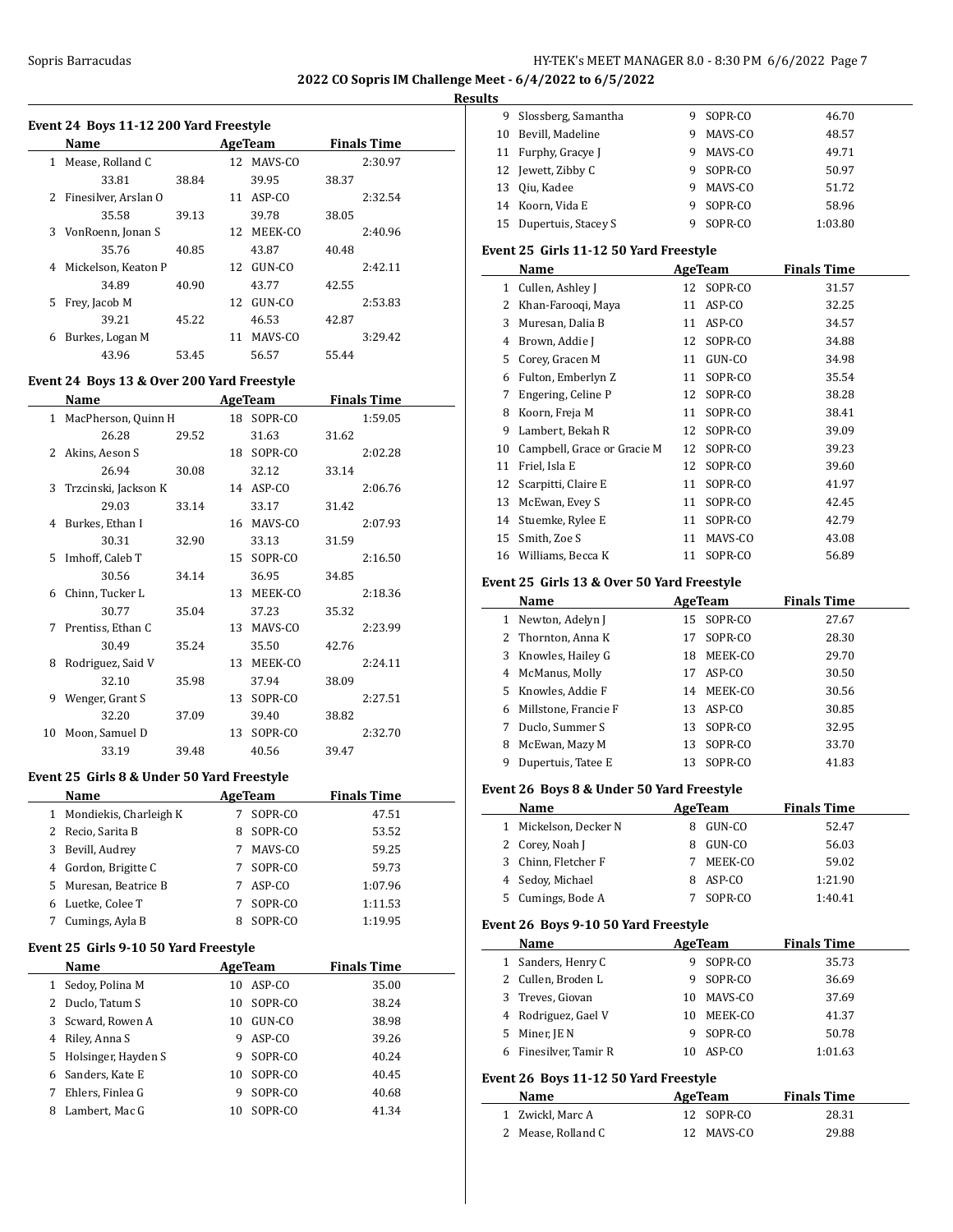# **Res**

| (Event 26 Boys 11-12 50 Yard Freestyle) |                     |    |            |                    |  |  |
|-----------------------------------------|---------------------|----|------------|--------------------|--|--|
|                                         | Name                |    | AgeTeam    | <b>Finals Time</b> |  |  |
| 3                                       | Chinn, Dexter D     | 12 | MEEK-CO    | 30.12              |  |  |
| 4                                       | VonRoenn, Jonan S   | 12 | MEEK-CO    | 30.42              |  |  |
| 5.                                      | Oiu, Perry          | 11 | MAVS-CO    | 32.52              |  |  |
| *6                                      | Jewett, Patrick A   | 12 | SOPR-CO    | 33.24              |  |  |
| *6                                      | Frey, Jacob M       | 12 | GUN-CO     | 33.24              |  |  |
| 8                                       | Imhoff, Owen J      | 12 | SOPR-CO    | 33.90              |  |  |
| 9                                       | Mickelson. Keaton P | 12 | GUN-CO     | 34.20              |  |  |
| 10                                      | Prentiss, Logan E   | 11 | MAVS-CO    | 37.29              |  |  |
| 11                                      | Lucero, Marcus L    | 12 | MAVS-CO    | 41.00              |  |  |
|                                         | 12 Strong, Timber K | 11 | SOPR-CO    | 42.63              |  |  |
| 13                                      | Borchard, Tristan S | 11 | MEEK-CO    | 44.71              |  |  |
|                                         | Lindenberg, Hazen B |    | 12 SOPR-CO | DO.                |  |  |

# **Event 26 Boys 13 & Over 50 Yard Freestyle**

| <b>Name</b>            |     | AgeTeam    | <b>Finals Time</b> |  |
|------------------------|-----|------------|--------------------|--|
| 1 Trzcinski, Jackson K |     | 14 ASP-CO  | 26.96              |  |
| 2 Imhoff, Caleb T      |     | 15 SOPR-CO | 27.56              |  |
| 3 Prentiss, Ethan C    | 13. | MAVS-CO    | 28.13              |  |
| 4 Grosscup, Ryan A     |     | 13 SOPR-CO | 31.46              |  |
| 5 Burnett, David A     |     | 13 TSC-CO  | 32.39              |  |

#### **Event 27 Girls 11-12 400 Yard IM**

| Name                 |       |           | <b>Finals Time</b> |  |
|----------------------|-------|-----------|--------------------|--|
| 1 Khan-Faroogi, Maya |       | 11 ASP-CO | 6:22.53            |  |
| 38.72                | 46.16 | 50.63     | 50.29              |  |
| 55.09                | 56.51 | 43.00     | 42.13              |  |

# **Event 28 Boys 13 & Over 400 Yard IM**

|    | Name                | AgeTeam |    |         |       | <b>Finals Time</b> |
|----|---------------------|---------|----|---------|-------|--------------------|
| 1  | MacPherson, Quinn H |         | 18 | SOPR-CO |       | 4:45.80            |
|    | 28.56               | 34.48   |    | 37.40   | 36.82 |                    |
|    | 40.78               | 41.63   |    | 33.50   | 32.63 |                    |
|    | Akins, Aeson S      |         | 18 | SOPR-CO |       | 4:55.52            |
|    | 29.13               | 35.78   |    | 37.87   | 37.82 |                    |
|    | 41.69               | 42.43   |    | 35.76   | 35.04 |                    |
| 3. | Burkes, Ethan I     |         | 16 | MAVS-CO |       | 5:41.88            |
|    | 33.90               | 39.97   |    | 45.87   | 42.83 |                    |
|    | 52.98               | 53.09   |    | 36.73   | 36.51 |                    |

# **Event 29 Girls 8 & Under 25 Yard Breaststroke**

| Name                     |   | AgeTeam  | <b>Finals Time</b> |  |
|--------------------------|---|----------|--------------------|--|
| 1 Mondiekis, Charleigh K |   | SOPR-CO  | 30.35              |  |
| 2 Cumings, Ayla B        | 8 | SOPR-CO  | 35.21              |  |
| 3 Recio, Sarita B        | 8 | SOPR-CO  | 36.54              |  |
| 4 Muresan, Beatrice B    |   | $ASP-CO$ | 37.49              |  |
| --- Bevill, Audrey       |   | MAVS-CO  | DO.                |  |
| Gordon, Brigitte C       |   | SOPR-CO  | DO.                |  |
| --- Luetke, Colee T      |   | SOPR-CO  | D0                 |  |

#### **Event 29 Girls 9-10 25 Yard Breaststroke**

 $\overline{a}$ 

|    | <b>Name</b>           |    | AgeTeam  | <b>Finals Time</b> |  |
|----|-----------------------|----|----------|--------------------|--|
|    | Sedov, Polina M       | 10 | $ASP-CO$ | 20.32              |  |
|    | 2 Slossberg, Samantha | 9  | SOPR-CO  | 23.35              |  |
| 3  | Riley, Anna S         | 9  | $ASP-CO$ | 24.85              |  |
| 4  | Ehlers, Finlea G      | 9  | SOPR-CO  | 25.67              |  |
| 5. | Bevill, Madeline      | 9  | MAVS-CO  | 26.44              |  |
| 6  | Holsinger, Hayden S   | 9  | SOPR-CO  | 29.51              |  |
|    | Furphy, Gracye J      | 9  | MAVS-CO  | 36.24              |  |
|    |                       |    |          |                    |  |

| ults |                                                |         |    |            |                    |  |
|------|------------------------------------------------|---------|----|------------|--------------------|--|
|      | 8 Qiu, Kadee                                   |         |    | 9 MAVS-CO  | 36.61              |  |
|      | 9 Dupertuis, Stacey S                          |         |    | 9 SOPR-CO  | 38.74              |  |
|      | 10 Jewett, Zibby C                             |         |    | 9 SOPR-CO  | 45.56              |  |
|      | --- Koorn, Vida E                              |         |    | 9 SOPR-CO  | DQ                 |  |
|      | Event 30 Boys 8 & Under 25 Yard Breaststroke   |         |    |            |                    |  |
|      | Name                                           |         |    | AgeTeam    | <b>Finals Time</b> |  |
|      | 1 Chinn, Fletcher F                            |         |    | 7 MEEK-CO  | 35.41              |  |
|      | --- Cumings, Bode A                            |         |    | 7 SOPR-CO  | D <sub>0</sub>     |  |
|      | --- Corey, Noah J                              |         |    | 8 GUN-CO   | DQ                 |  |
|      | --- Poirier, Ben A                             |         |    | 8 SOPR-CO  | DQ                 |  |
|      | --- Mickelson, Decker N                        |         |    | 8 GUN-CO   | DQ                 |  |
|      | --- Smith, Jack J                              |         |    | 8 MAVS-CO  | DQ                 |  |
|      | Event 30 Boys 9-10 25 Yard Breaststroke        |         |    |            |                    |  |
|      | Name                                           |         |    | AgeTeam    | <b>Finals Time</b> |  |
|      | 1 Sanders, Henry C                             |         |    | 9 SOPR-CO  | 18.57              |  |
|      | 2 Rodriguez, Gael V                            |         |    | 10 MEEK-CO | 22.39              |  |
|      | 3 Finesilver. Tamir R                          |         |    | 10 ASP-CO  | 34.06              |  |
|      | --- Miner, JE N                                |         |    | 9 SOPR-CO  | DQ                 |  |
|      |                                                |         |    |            |                    |  |
|      | Event 31 Girls 11-12 100 Yard Breaststroke     |         |    |            |                    |  |
|      | Name                                           |         |    | AgeTeam    | <b>Finals Time</b> |  |
|      | 1 McManus, Whitney A                           |         |    | 12 ASP-CO  | 1:22.97            |  |
|      | 39.75                                          | 43.22   |    |            |                    |  |
|      | 2 Duchscher, Sylvia S                          |         | 12 | SOPR-CO    | 1:26.14            |  |
|      | 39.97                                          | 46.17   |    |            |                    |  |
|      | 3 Frisbie, Bells I                             |         | 11 | SOPR-CO    | 1:38.12            |  |
|      | 47.28                                          | 50.84   |    |            |                    |  |
| 4    | Engering, Celine P                             |         |    | 12 SOPR-CO | 1:47.16            |  |
|      | 50.44                                          | 56.72   |    |            |                    |  |
|      | 5 Fulton, Emberlyn Z                           |         |    | 11 SOPR-CO | 1:47.80            |  |
|      | 49.36                                          | 58.44   |    | 11 GUN-CO  |                    |  |
|      | 6 Corey, Gracen M<br>56.98                     | 1:06.19 |    |            | 2:03.17            |  |
|      |                                                |         |    |            |                    |  |
|      | Event 31 Girls 13 & Over 100 Yard Breaststroke |         |    |            |                    |  |
|      | Name                                           |         |    | AgeTeam    | <b>Finals Time</b> |  |
|      | 1 Madsen, Amy K                                |         |    | 17 SOPR-CO | 1:14.67            |  |
|      | 35.17                                          | 39.50   |    |            |                    |  |
|      | Leidal, Ashley A                               |         |    | 16 TSC-CO  | 1:21.46            |  |
|      | 38.57                                          | 42.89   |    |            |                    |  |
| 3    | Anderson, Sam L                                |         | 16 | SOPR-CO    | 1:29.72            |  |
|      | 42.65                                          | 47.07   |    |            |                    |  |
| 4    | Eichler, Jayden M                              |         | 15 | SOPR-CO    | 1:29.74            |  |
|      | 41.26                                          | 48.48   |    |            |                    |  |
| 5    | Knowles, Addie F                               |         | 14 | MEEK-CO    | 1:30.61            |  |
|      | 42.19                                          | 48.42   |    |            |                    |  |
| 6    | Frey, Kathryn E                                |         | 15 | GUN-CO     | 1:30.83            |  |
|      | 42.67                                          | 48.16   |    |            |                    |  |
| 7    | Moon, Anna F                                   |         | 17 | SOPR-CO    | 1:32.49            |  |

# 44.73 48.40 **Event 32 Boys 9-10 100 Yard Breaststroke**

43.43 49.06

| Name             | AgeTeam |  |            | <b>Finals Time</b> |  |
|------------------|---------|--|------------|--------------------|--|
| 1 Treves, Giovan |         |  | 10 MAVS-CO | 1:57.31            |  |
| 55.31            | 1:02.00 |  |            |                    |  |

8 Cattles, Emily G 14 GUN-CO 1:33.13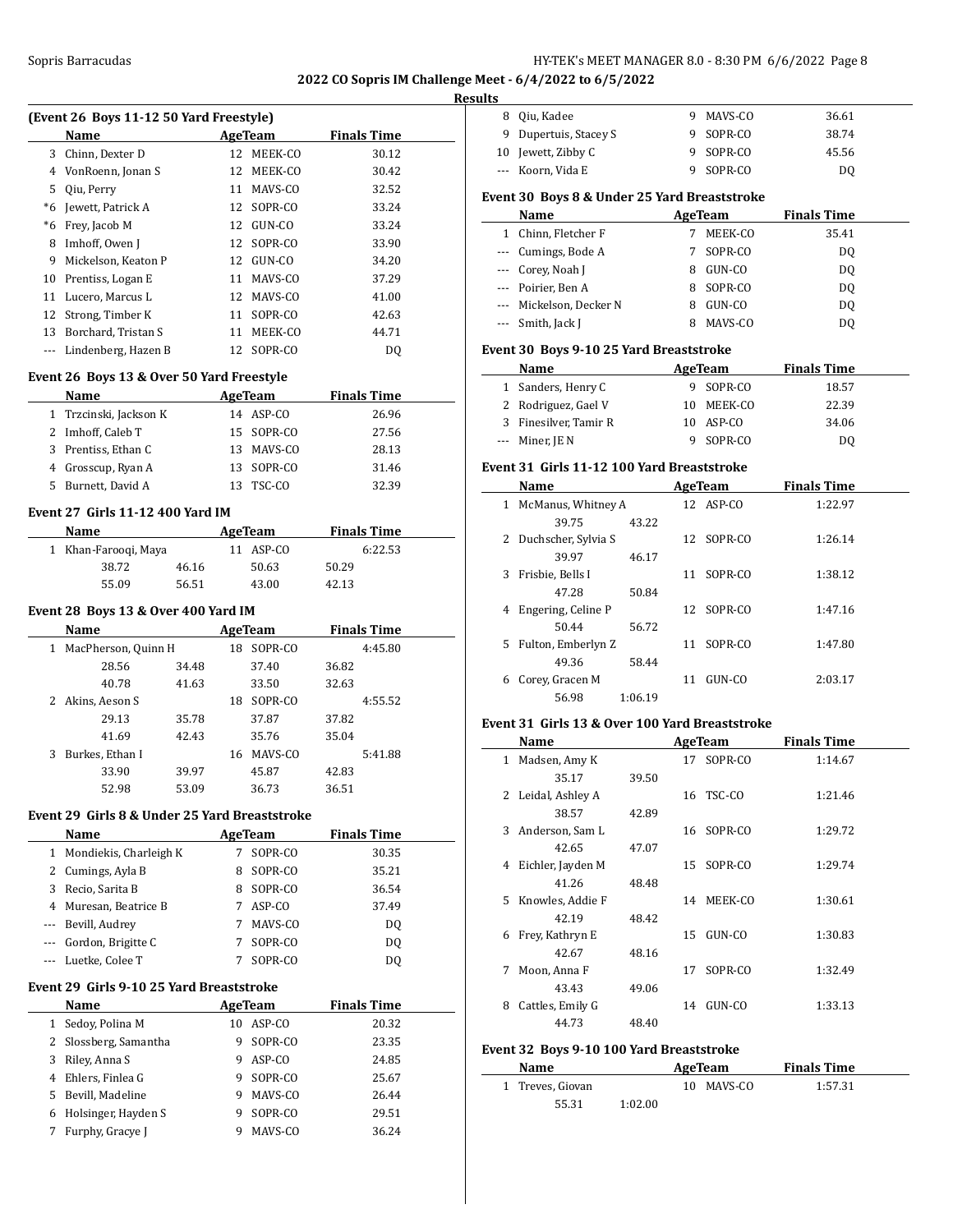#### **Results**

| Event 32 Boys 11-12 100 Yard Breaststroke |  |
|-------------------------------------------|--|
|-------------------------------------------|--|

| Name                   | AgeTeam    | <b>Finals Time</b> |  |
|------------------------|------------|--------------------|--|
| 1 Finesilver, Arslan O | 11 ASP-CO  | 1:30.48            |  |
| 44.57<br>45.91         |            |                    |  |
| 2 Zwickl, Marc A       | 12 SOPR-CO | 1:37.91            |  |
| 3 Burkes, Logan M      | MAVS-CO    | 2:08.35            |  |
| 1:01.69<br>1:06.66     |            |                    |  |

#### **Event 32 Boys 13 & Over 100 Yard Breaststroke**

|    | Name                |       |    | AgeTeam    | <b>Finals Time</b> |  |
|----|---------------------|-------|----|------------|--------------------|--|
| 1  | Rodriguez, Said V   |       |    | 13 MEEK-CO | 1:19.95            |  |
|    | 37.52               | 42.43 |    |            |                    |  |
| 2  | Imhoff, Caleb T     |       |    | 15 SOPR-CO | 1:21.16            |  |
|    | 37.99               | 43.17 |    |            |                    |  |
| 3  | Chinn, Tucker L     |       | 13 | MEEK-CO    | 1:24.05            |  |
|    | 39.05               | 45.00 |    |            |                    |  |
| 4  | Moon, Samuel D      |       |    | 13 SOPR-CO | 1:26.35            |  |
|    | 41.46               | 44.89 |    |            |                    |  |
| 5. | Wenger, Grant S     |       | 13 | SOPR-CO    | 1:32.72            |  |
|    | 42.97               | 49.75 |    |            |                    |  |
| 6  | Burnett, Jason S    |       |    | 13 TSC-CO  | 1:35.47            |  |
|    | 44.16               | 51.31 |    |            |                    |  |
| 7  | Mickelson, Cooper J |       | 13 | GUN-CO     | 1:39.17            |  |
|    | 45.62               | 53.55 |    |            |                    |  |
| 8  | Burnett, David A    |       | 13 | TSC-CO     | 1:47.12            |  |
|    | 48.90               | 58.22 |    |            |                    |  |

#### **Event 33 Girls 8 & Under 50 Yard Breaststroke**

| Name                   | AgeTeam   | <b>Finals Time</b> |  |
|------------------------|-----------|--------------------|--|
| --- Gordon, Brigitte C | 7 SOPR-CO | DO.                |  |
| --- Recio, Sarita B    | 8 SOPR-CO | DO.                |  |

# **Event 33 Girls 9-10 50 Yard Breaststroke**

|    | Name                  | AgeTeam    | <b>Finals Time</b> |
|----|-----------------------|------------|--------------------|
| 1. | Duclo, Tatum S        | 10 SOPR-CO | 49.86              |
|    | 2 Sanders, Kate E     | 10 SOPR-CO | 54.10              |
|    | 3 Lambert, Mac G      | 10 SOPR-CO | 54.21              |
|    | 4 Holsinger, Hayden S | 9 SOPR-CO  | 1:03.81            |
| 5. | Furphy, Gracye J      | MAVS-CO    | 1:15.27            |

#### **Event 33 Girls 11-12 50 Yard Breaststroke**

|          | Name                        |    | AgeTeam    | <b>Finals Time</b> |  |
|----------|-----------------------------|----|------------|--------------------|--|
|          | 1 Brown, Addie J            |    | 12 SOPR-CO | 45.65              |  |
|          | 2 Muresan, Dalia B          | 11 | ASP-CO     | 46.38              |  |
| 3.       | Lambert, Bekah R            |    | 12 SOPR-CO | 49.69              |  |
| 4        | Koorn, Freja M              |    | 11 SOPR-CO | 56.71              |  |
| 5.       | Scarpitti, Claire E         |    | 11 SOPR-CO | 56.84              |  |
| 6        | McEwan, Evey S              |    | 11 SOPR-CO | 58.61              |  |
| 7        | Campbell, Grace or Gracie M |    | 12 SOPR-CO | 58.65              |  |
| 8        | Smith, Zoe S                | 11 | MAVS-CO    | 1:00.25            |  |
|          | --- Cullen, Ashley J        |    | 12 SOPR-CO | DQ                 |  |
| $\cdots$ | Stuemke, Rylee E            | 11 | SOPR-CO    | DQ                 |  |
|          | Friel, Isla E               |    | 12 SOPR-CO | D <sub>0</sub>     |  |
| $---$    | Williams, Becca K           | 11 | SOPR-CO    | DQ                 |  |

#### **Event 33 Girls 13 & Over 50 Yard Breaststroke**

| Name                   | AgeTeam    | <b>Finals Time</b> |
|------------------------|------------|--------------------|
| 1 Newton, Adelyn J     | 15 SOPR-CO | 34.73              |
| 2 Millstone, Francie F | 13 ASP-CO  | 39.14              |

| 3              | Thornton, Anna K                             | 17 | SOPR-CO | 40.05              |  |
|----------------|----------------------------------------------|----|---------|--------------------|--|
| $\overline{4}$ | Knowles, Addie F                             | 14 | MEEK-CO | 40.44              |  |
| 5              | McManus, Molly                               | 17 | ASP-CO  | 41.06              |  |
| 6              | Duclo, Summer S                              | 13 | SOPR-CO | 46.64              |  |
| 7              | McEwan, Mazy M                               | 13 | SOPR-CO | 50.19              |  |
| 8              | Dupertuis, Tatee E                           | 13 | SOPR-CO | 58.39              |  |
|                | Event 34 Boys 8 & Under 50 Yard Breaststroke |    |         |                    |  |
|                | Name                                         |    | AgeTeam | <b>Finals Time</b> |  |
| $\mathbf{1}$   | Chinn, Fletcher F                            | 7  | MEEK-CO | 1:18.30            |  |
| $\overline{a}$ | Smith, Jack J                                | 8  | MAVS-CO | DQ                 |  |
|                |                                              |    |         |                    |  |
|                | Event 34 Boys 9-10 50 Yard Breaststroke      |    |         |                    |  |
|                | Name                                         |    | AgeTeam | <b>Finals Time</b> |  |
| $\mathbf{1}$   | Sanders, Henry C                             | 9  | SOPR-CO | 44.29              |  |
| 2              | Rodriguez, Gael V                            | 10 | MEEK-CO | 50.55              |  |
| 3              | Cullen, Broden L                             | 9  | SOPR-CO | 52.94              |  |
|                | Event 34 Boys 11-12 50 Yard Breaststroke     |    |         |                    |  |
|                | Name                                         |    | AgeTeam | <b>Finals Time</b> |  |
| 1              | Lindenberg, Hazen B                          | 12 | SOPR-CO | 42.11              |  |
| 2              | Zwickl, Marc A                               | 12 | SOPR-CO | 45.29              |  |
| 3              | Qiu, Perry                                   | 11 | MAVS-CO | 45.54              |  |
| 4              | VonRoenn, Jonan S                            | 12 | MEEK-CO | 46.16              |  |
| 5              | Imhoff, Owen J                               | 12 | SOPR-CO | 47.10              |  |
| 6              | Lucero, Marcus L                             | 12 | MAVS-CO | 52.92              |  |
| 7              | Strong, Timber K                             | 11 | SOPR-CO | 1:13.43            |  |
|                | Chinn, Dexter D                              | 12 | MEEK-CO | D <sub>0</sub>     |  |
|                | Borchard, Tristan S                          | 11 | MEEK-CO | DQ                 |  |

#### **Event 34 Boys 13 & Over 50 Yard Breaststroke**

| Name                  | AgeTeam    | <b>Finals Time</b> |  |
|-----------------------|------------|--------------------|--|
| 1 Burnett, Jason S    | 13 TSC-CO  | 42.93              |  |
| 2 Grosscup, Ryan A    | 13 SOPR-CO | 44.15              |  |
| 3 Mickelson, Cooper J | 13 GUN-CO  | 45.42              |  |
| 4 Burnett, David A    | 13 TSC-CO  | 46.02              |  |

# **Event 35 Girls 13 & Over 200 Yard Breaststroke**

| Name               |       | AgeTeam   | <b>Finals Time</b> |  |
|--------------------|-------|-----------|--------------------|--|
| 1 Cattles, Emily G |       | 14 GUN-CO | 3:22.34            |  |
| 45.99              | 51.25 | 53.31     | 51.79              |  |

# **Event 36 Boys 13 & Over 200 Yard Breaststroke**

| Name                  |       |     | AgeTeam |       | <b>Finals Time</b> |
|-----------------------|-------|-----|---------|-------|--------------------|
| 1 MacPherson, Quinn H |       | 18  | SOPR-CO |       | 2:33.23            |
| 34.15                 | 39.22 |     | 39.81   | 40.05 |                    |
| 2 Akins, Aeson S      |       | 18. | SOPR-CO |       | 2:41.44            |
| 35.74                 | 41.63 |     | 42.55   | 41.52 |                    |
| 3 Rodriguez, Said V   |       | 13  | MEEK-CO |       | 2:59.81            |
| 40.07                 | 45.76 |     | 46.56   | 47.42 |                    |

#### **Event 37 Girls 8 & Under 25 Yard Freestyle**

|              | Name                   |   | AgeTeam | <b>Finals Time</b> |
|--------------|------------------------|---|---------|--------------------|
| $\mathbf{1}$ | Mondiekis, Charleigh K |   | SOPR-CO | 21.28              |
|              | 2 Recio, Sarita B      | 8 | SOPR-CO | 23.68              |
| 3            | Bevill, Audrey         |   | MAVS-CO | 24.17              |
|              | 4 Gordon, Brigitte C   |   | SOPR-CO | 28.35              |
|              | 5 Cumings, Ayla B      | 8 | SOPR-CO | 28.87              |
| 6            | Muresan, Beatrice B    |   | ASP-CO  | 31.17              |
|              | Luetke, Colee T        |   | SOPR-CO | 37.24              |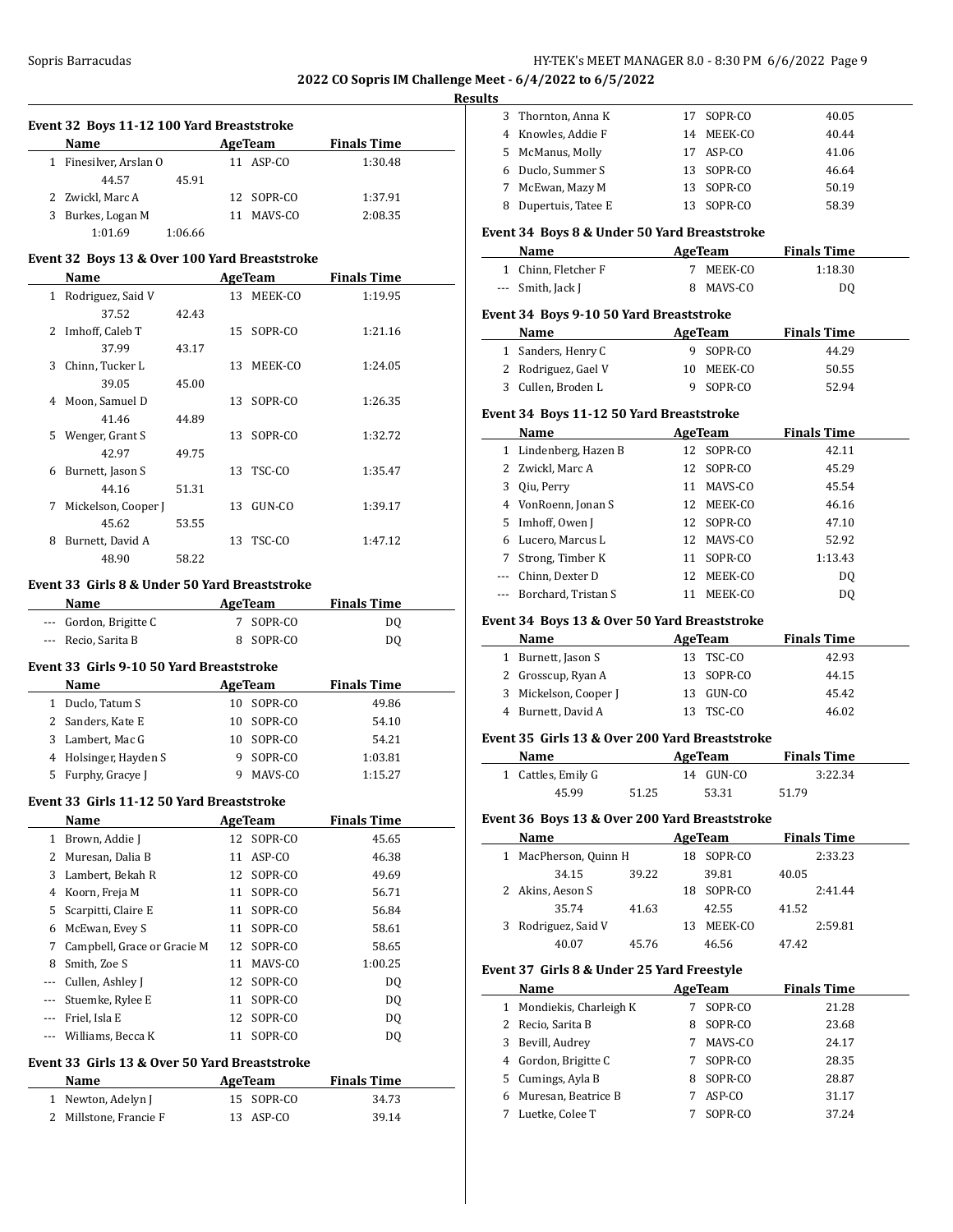**Results**

 $\sim$ 

|   |                                           |       |    |                |                    | <b>Res</b> |
|---|-------------------------------------------|-------|----|----------------|--------------------|------------|
|   | Event 37 Girls 9-10 25 Yard Freestyle     |       |    |                |                    |            |
|   | Name                                      |       |    | <b>AgeTeam</b> | <b>Finals Time</b> |            |
|   | 1 Sedoy, Polina M                         |       |    | 10 ASP-CO      | 15.93              |            |
|   | 2 Scward, Rowen A                         |       |    | 10 GUN-CO      | 16.93              |            |
|   | 3 Riley, Anna S                           |       |    | 9 ASP-CO       | 17.58              |            |
|   | 4 Ehlers, Finlea G                        |       |    | 9 SOPR-CO      | 18.09              |            |
|   | 5 Bevill, Madeline                        |       |    | 9 MAVS-CO      | 19.61              |            |
| 6 | Slossberg, Samantha                       |       |    | 9 SOPR-CO      | 20.48              |            |
|   | 7 Holsinger, Hayden S                     |       |    | 9 SOPR-CO      | 20.55              |            |
| 8 | Jewett, Zibby C                           |       |    | 9 SOPR-CO      | 22.70              |            |
| 9 | Oiu, Kadee                                |       |    | 9 MAVS-CO      | 23.02              |            |
|   | 10 Koorn, Vida E                          |       | 9  | SOPR-CO        | 27.07              |            |
|   | 11 Dupertuis, Stacey S                    |       |    | 9 SOPR-CO      | 28.34              |            |
|   |                                           |       |    |                |                    |            |
|   | Event 38 Boys 8 & Under 25 Yard Freestyle |       |    |                |                    |            |
|   | Name                                      |       |    | <b>AgeTeam</b> | <b>Finals Time</b> |            |
|   | 1 Mickelson, Decker N                     |       |    | 8 GUN-CO       | 23.92              |            |
|   | 2 Corey, Noah J                           |       |    | 8 GUN-CO       | 26.43              |            |
|   | 3 Chinn, Fletcher F                       |       |    | 7 MEEK-CO      | 28.91              |            |
|   | 4 Smith, Jack J                           |       |    | 8 MAVS-CO      | 29.84              |            |
|   | 5 Poirier, Ben A                          |       |    | 8 SOPR-CO      | 30.34              |            |
|   | 6 Sedoy, Michael                          |       |    | 8 ASP-CO       | 34.26              |            |
|   | 7 Cumings, Bode A                         |       |    | 7 SOPR-CO      | 47.21              |            |
|   | Event 38 Boys 9-10 25 Yard Freestyle      |       |    |                |                    |            |
|   | Name                                      |       |    | <b>AgeTeam</b> | <b>Finals Time</b> |            |
|   | 1 Rodriguez, Gael V                       |       |    | 10 MEEK-CO     | 15.96              |            |
|   | 2 Miner, JE N                             |       |    | 9 SOPR-CO      | 24.19              |            |
|   | 3 Finesilver, Tamir R                     |       |    | 10 ASP-CO      | 27.41              |            |
|   |                                           |       |    |                |                    |            |
|   | Event 39 Girls 9-10 100 Yard Freestyle    |       |    |                |                    |            |
|   | Name                                      |       |    | <b>AgeTeam</b> | <b>Finals Time</b> |            |
|   | 1 Sedoy, Polina M                         |       |    | 10 ASP-CO      | 1:23.86            |            |
|   | 39.01                                     | 44.85 |    |                |                    |            |
| 2 | Riley, Anna S                             |       | 9. | ASP-CO         | 1:30.71            |            |
|   | 42.90                                     | 47.81 |    |                |                    |            |
| 3 | Sanders, Kate E                           |       | 10 | SOPR-CO        | 1:31.91            |            |
|   | 45.13                                     | 46.78 |    |                |                    |            |
|   | 4 Lambert, Mac G                          |       | 10 | SOPR-CO        | 1:34.46            |            |
|   | 43.80                                     | 50.66 |    |                |                    |            |
|   | 5 Duclo, Tatum S                          |       |    | 10 SOPR-CO     | 1:34.95            |            |
|   | 45.12                                     | 49.83 |    |                |                    |            |
| 6 | Ehlers, Finlea G                          |       | 9  | SOPR-CO        | 1:43.39            |            |
|   | 47.21                                     | 56.18 |    |                |                    |            |
| 7 | Qiu, Kadee                                |       | 9  | MAVS-CO        | 2:01.39            |            |
|   | Event 39 Girls 11-12 100 Yard Freestyle   |       |    |                |                    |            |
|   | Name                                      |       |    | <b>AgeTeam</b> | <b>Finals Time</b> |            |
|   | 1 McManus, Whitney A                      |       |    | 12 ASP-CO      | 1:04.11            |            |
|   | 2 Duchscher, Sylvia S                     |       | 12 | SOPR-CO        | 1:06.75            |            |
|   | 3 Frisbie, Bells I                        |       | 11 | SOPR-CO        | 1:10.86            |            |
|   | 33.86                                     | 37.00 |    |                |                    |            |
| 4 | Khan-Farooqi, Maya                        |       |    | 11 ASP-CO      | 1:14.43            |            |
| 5 | Brown, Addie J                            |       | 12 | SOPR-CO        |                    |            |
|   |                                           |       |    |                | 1:18.03            |            |
|   | 36.01                                     | 42.02 |    |                |                    |            |
| 6 | Cullen, Ashley J                          |       | 12 | SOPR-CO        | 1:19.59            |            |
|   | 37.45                                     | 42.14 |    |                |                    |            |
| 7 | Corey, Gracen M                           |       |    | 11 GUN-CO      | 1:21.26            |            |
|   | 39.01                                     | 42.25 |    |                |                    |            |

| Ð  |                                |       |    |            |         |
|----|--------------------------------|-------|----|------------|---------|
| 8  | Muresan, Dalia B               |       |    | 11 ASP-CO  | 1:23.80 |
|    | 38.80                          | 45.00 |    |            |         |
| 9  | Fulton, Emberlyn Z             |       |    | 11 SOPR-CO | 1:25.75 |
|    | 39.23                          | 46.52 |    |            |         |
|    | 10 Lambert, Bekah R            |       |    | 12 SOPR-CO | 1:27.10 |
|    | 41.24                          | 45.86 |    |            |         |
|    | 11 Campbell, Grace or Gracie M |       |    | 12 SOPR-CO | 1:29.94 |
|    | 42.66                          | 47.28 |    |            |         |
|    | 12 Koorn, Freja M              |       |    | 11 SOPR-CO | 1:30.18 |
|    | 42.00                          | 48.18 |    |            |         |
|    | 13 Engering, Celine P          |       |    | 12 SOPR-CO | 1:33.52 |
|    | 41.23                          | 52.29 |    |            |         |
|    | 14 Friel, Isla E               |       |    | 12 SOPR-CO | 1:34.02 |
|    | 43.07                          | 50.95 |    |            |         |
|    | 15 Scarpitti, Claire E         |       |    | 11 SOPR-CO | 1:34.78 |
|    | 44.39                          | 50.39 |    |            |         |
|    | 16 Smith, Zoe S                |       |    | 11 MAVS-CO | 1:42.55 |
|    | 46.56                          | 55.99 |    |            |         |
| 17 | McEwan, Evey S                 |       |    | 11 SOPR-CO | 1:42.56 |
|    | 46.02                          | 56.54 |    |            |         |
|    | 18 Stuemke, Rylee E            |       |    | 11 SOPR-CO | 1:43.57 |
|    | 47.64                          | 55.93 |    |            |         |
| 19 | Williams, Becca K              |       | 11 | SOPR-CO    | 1:53.19 |
|    | 54.69                          | 58.50 |    |            |         |
|    |                                |       |    |            |         |

# **Event 39 Girls 13 & Over 100 Yard Freestyle**

|              | Name                                       |       |    | <b>AgeTeam</b> | <b>Finals Time</b> |
|--------------|--------------------------------------------|-------|----|----------------|--------------------|
| $\mathbf{1}$ | Madsen, Amy K                              |       |    | 17 SOPR-CO     | 58.48              |
|              | 27.37                                      | 31.11 |    |                |                    |
| 2            | Newton, Adelyn J                           |       | 15 | SOPR-CO        | 1:00.55            |
|              | 29.04                                      | 31.51 |    |                |                    |
| 3            | Leidal, Ashley A                           |       |    | 16 TSC-CO      | 1:03.47            |
|              | 30.81                                      | 32.66 |    |                |                    |
| 4            | Thornton, Anna K                           |       | 17 | SOPR-CO        | 1:03.71            |
|              | 31.25                                      | 32.46 |    |                |                    |
| 5.           | Anderson, Sam L                            |       |    | 16 SOPR-CO     | 1:05.80            |
|              | 31.12                                      | 34.68 |    |                |                    |
| 6            | McManus, Molly                             |       | 17 | ASP-CO         | 1:06.68            |
| 7            | Eichler, Jayden M                          |       | 15 | SOPR-CO        | 1:06.72            |
|              | 32.02                                      | 34.70 |    |                |                    |
| 8            | Frey, Kathryn E                            |       | 15 | GUN-CO         | 1:07.03            |
| 9            | Moon, Anna F                               |       | 17 | SOPR-CO        | 1:07.95            |
| 10           | Knowles, Hailey G                          |       | 18 | MEEK-CO        | 1:08.58            |
|              | 31.97                                      | 36.61 |    |                |                    |
|              | 11 Knowles, Addie F                        |       |    | 14 MEEK-CO     | 1:10.51            |
|              | 34.19                                      | 36.32 |    |                |                    |
| 12           | Millstone, Francie F                       |       | 13 | ASP-CO         | 1:11.45            |
|              | 13 Cattles, Emily G                        |       |    | 14 GUN-CO      | 1:18.16            |
|              | 37.63                                      | 40.53 |    |                |                    |
|              | 14 Duclo, Summer S                         |       | 13 | SOPR-CO        | 1:20.64            |
|              | 37.10                                      | 43.54 |    |                |                    |
|              | 15 McEwan, Mazy M                          |       | 13 | SOPR-CO        | 1:25.99            |
|              | 39.67                                      | 46.32 |    |                |                    |
|              | 16 Dupertuis, Tatee E                      |       |    | 13 SOPR-CO     | 1:40.88            |
|              | Event 40 Boys 8 & Under 100 Yard Freestyle |       |    |                |                    |
|              | <b>Name</b>                                |       |    | <b>AgeTeam</b> | <b>Finals Time</b> |
|              | 1 Mickelson, Decker N                      |       | 8  | GUN-CO         | 2:06.03            |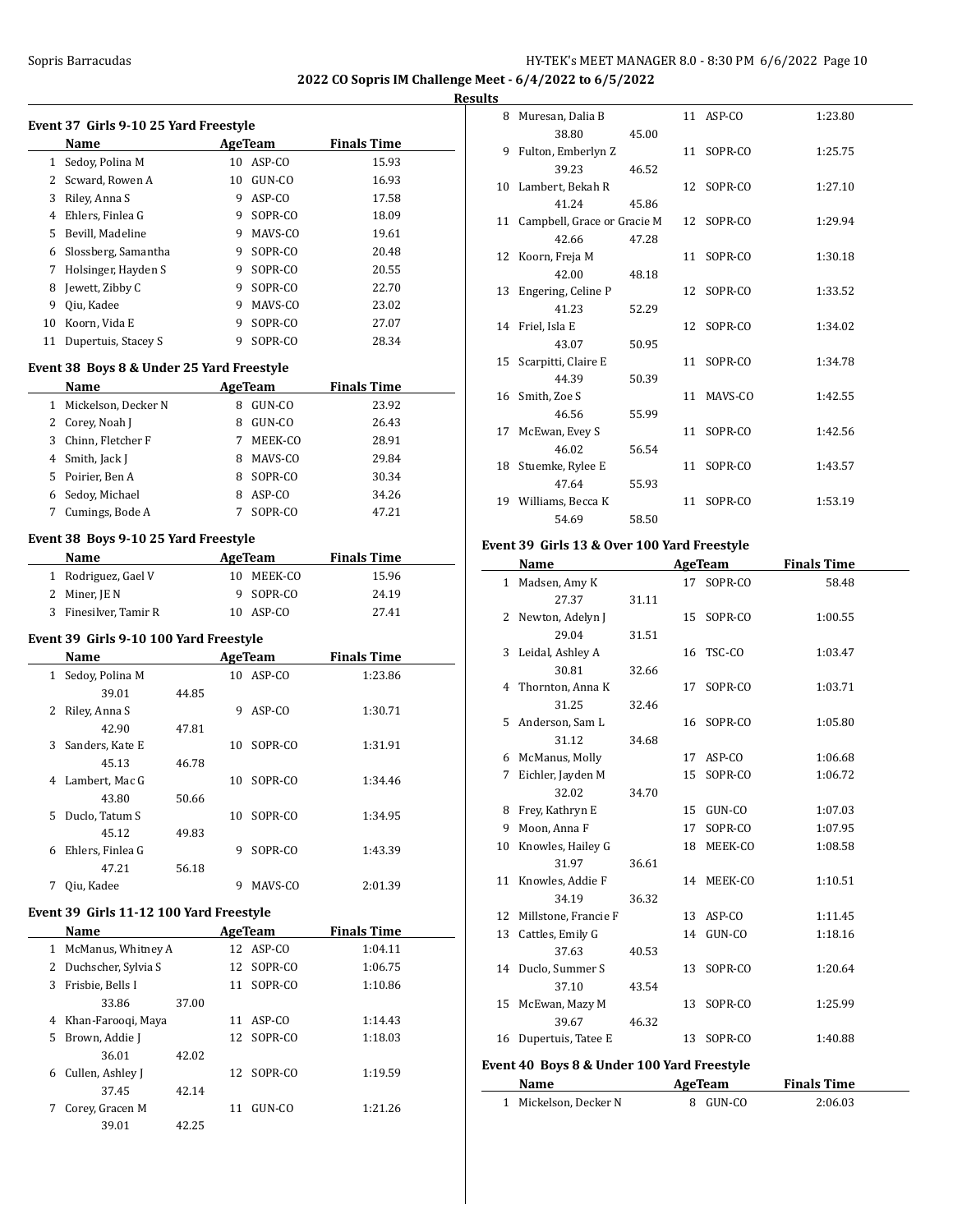$\overline{a}$ 

#### **Results**

| Event 40 Boys 9-10 100 Yard Freestyle |                                        |         |    |            |                    |  |
|---------------------------------------|----------------------------------------|---------|----|------------|--------------------|--|
|                                       | <b>Name</b>                            |         |    | AgeTeam    | <b>Finals Time</b> |  |
| $\mathbf{1}$                          | Sanders, Henry C                       |         | 9  | SOPR-CO    | 1:27.74            |  |
|                                       | 41.62                                  | 46.12   |    |            |                    |  |
|                                       | 2 Cullen, Broden L                     |         | 9  | SOPR-CO    | 1:27.82            |  |
|                                       | 3 Treves, Giovan                       |         |    | 10 MAVS-CO | 1:30.78            |  |
|                                       | 43.87                                  | 46.91   |    |            |                    |  |
|                                       | Event 40 Boys 11-12 100 Yard Freestyle |         |    |            |                    |  |
|                                       | Name                                   |         |    | AgeTeam    | <b>Finals Time</b> |  |
|                                       | 1 Zwickl, Marc A                       |         |    | 12 SOPR-CO | 1:06.71            |  |
|                                       | 31.89                                  | 34.82   |    |            |                    |  |
|                                       | 2 Chinn, Dexter D                      |         | 12 | MEEK-CO    | 1:08.19            |  |
|                                       | 32.20                                  | 35.99   |    |            |                    |  |
| 3                                     | Mease, Rolland C                       |         | 12 | MAVS-CO    | 1:09.11            |  |
|                                       | 32.97                                  | 36.14   |    |            |                    |  |
|                                       | 4 Finesilver, Arslan O                 |         |    | 11 ASP-CO  | 1:10.49            |  |
|                                       | 34.44                                  | 36.05   |    |            |                    |  |
| 5                                     | VonRoenn, Jonan S                      |         | 12 | MEEK-CO    | 1:11.71            |  |
|                                       | 11.22                                  | 1:00.49 |    |            |                    |  |
| 6                                     | Lindenberg, Hazen B                    |         | 12 | SOPR-CO    | 1:12.56            |  |
|                                       | 34.73                                  | 37.83   |    |            |                    |  |
| 7                                     | Mickelson, Keaton P                    |         | 12 | GUN-CO     | 1:15.66            |  |
|                                       | 36.46                                  | 39.20   |    |            |                    |  |
| 8                                     | Imhoff, Owen J                         |         | 12 | SOPR-CO    | 1:16.35            |  |
|                                       | 36.32                                  | 40.03   |    |            |                    |  |
| 9                                     | Qiu, Perry                             |         | 11 | MAVS-CO    | 1:16.36            |  |
|                                       | 36.83                                  | 39.53   |    |            |                    |  |
| 10                                    | Frey, Jacob M                          |         | 12 | GUN-CO     | 1:17.14            |  |
|                                       | 38.71                                  | 38.43   |    |            |                    |  |
|                                       | 11 Jewett, Patrick A                   |         |    | 12 SOPR-CO | 1:19.26            |  |
|                                       | 12 Prentiss, Logan E                   |         | 11 | MAVS-CO    | 1:20.79            |  |
|                                       | 38.06                                  | 42.73   |    |            |                    |  |
| 13                                    | Strong, Timber K                       |         | 11 | SOPR-CO    | 1:38.55            |  |
|                                       | 46.98                                  | 51.57   |    |            |                    |  |
|                                       | 14 Borchard, Tristan S                 |         | 11 | MEEK-CO    | 1:39.09            |  |
|                                       | 49.33                                  | 49.76   |    |            |                    |  |

# **Event 40 Boys 13 & Over 100 Yard Freestyle**

 $\overline{\phantom{a}}$ 

|              | Name                 |       |    | AgeTeam   | <b>Finals Time</b> |  |
|--------------|----------------------|-------|----|-----------|--------------------|--|
| $\mathbf{1}$ | Trzcinski, Jackson K |       |    | 14 ASP-CO | 56.76              |  |
|              | 27.36                | 29.40 |    |           |                    |  |
| 2            | Chinn, Tucker L      |       | 13 | MEEK-CO   | 1:00.46            |  |
|              | 28.45                | 32.01 |    |           |                    |  |
| 3            | Prentiss, Ethan C    |       | 13 | MAVS-CO   | 1:02.46            |  |
|              | 30.54                | 31.92 |    |           |                    |  |
| 4            | Imhoff, Caleb T      |       | 15 | SOPR-CO   | 1:02.65            |  |
|              | 29.99                | 32.66 |    |           |                    |  |
| 5            | Rodriguez, Said V    |       | 13 | MEEK-CO   | 1:05.18            |  |
|              | 31.43                | 33.75 |    |           |                    |  |
| 6            | Wenger, Grant S      |       | 13 | SOPR-CO   | 1:07.03            |  |
|              | 31.94                | 35.09 |    |           |                    |  |
| 7            | Moon, Samuel D       |       | 13 | SOPR-CO   | 1:07.35            |  |
|              | 32.56                | 34.79 |    |           |                    |  |
| 8            | Burnett, Jason S     |       | 13 | TSC-CO    | 1:09.47            |  |
|              | 33.21                | 36.26 |    |           |                    |  |
| 9            | Grosscup, Ryan A     |       | 13 | SOPR-CO   | 1:12.60            |  |
|              | 35.50                | 37.10 |    |           |                    |  |

| 10 Burnett, David A    |       | 13 TSC-CO | 1:17.87 |
|------------------------|-------|-----------|---------|
| 36.90                  | 40.97 |           |         |
| 11 Mickelson, Cooper J |       | 13 GUN-CO | 1:23.28 |
| 38.26                  | 45.02 |           |         |
|                        |       |           |         |

# **Event 41 Girls 11-12 200 Yard Backstroke**

| Name                 |       | AgeTeam   |       | <b>Finals Time</b> |
|----------------------|-------|-----------|-------|--------------------|
| 1 Khan-Faroogi, Maya |       | 11 ASP-CO |       | 3:01.38            |
| 42.14                | 47.39 | 47.67     | 44.18 |                    |

# **Event 41 Girls 13 & Over 200 Yard Backstroke**

| <b>Name</b>       |       | AgeTeam   | <b>Finals Time</b> |  |
|-------------------|-------|-----------|--------------------|--|
| 1 Frey, Kathryn E |       | 15 GUN-CO | 2:45.81            |  |
| 38.31             | 41.58 | 42.99     | 42.93              |  |

#### **Event 42 Boys 11-12 200 Yard Backstroke**

| Name |                     |       | AgeTeam |         |       | <b>Finals Time</b> |
|------|---------------------|-------|---------|---------|-------|--------------------|
|      | Mease, Rolland C    |       | 12      | MAVS-CO |       | 2:38.21            |
|      | 36.71               | 40.39 |         | 40.60   | 40.51 |                    |
| 2    | Chinn, Dexter D     |       | 12      | MEEK-CO |       | 2:56.38            |
|      | 40.33               | 45.55 |         | 47.72   | 42.78 |                    |
| 3    | Mickelson, Keaton P |       | 12      | GUN-CO  |       | 3:03.74            |
|      | 42.16               | 46.49 |         | 48.33   | 46.76 |                    |
| 4    | Oiu, Perry          |       | 11      | MAVS-CO |       | 3:24.20            |
|      |                     |       |         |         | 50.57 |                    |
| 5.   | Burkes, Logan M     |       | 11      | MAVS-CO |       | 3:52.65            |
|      | 54.32               | 59.35 |         | 59.77   | 59.21 |                    |

#### **Event 42 Boys 13 & Over 200 Yard Backstroke**

|    | Name                |       |    | AgeTeam |       | <b>Finals Time</b> |
|----|---------------------|-------|----|---------|-------|--------------------|
|    | Akins, Aeson S      |       | 18 | SOPR-CO |       | 2:09.55            |
|    | 28.81               | 32.28 |    | 33.88   | 34.58 |                    |
| 2  | MacPherson, Quinn H |       | 18 | SOPR-CO |       | 2:16.62            |
|    | 30.42               | 34.22 |    | 35.77   | 36.21 |                    |
| 3  | Prentiss, Ethan C   |       | 13 | MAVS-CO |       | 2:35.68            |
|    | 36.57               | 39.54 |    | 40.76   | 38.81 |                    |
| 4  | Chinn, Tucker L     |       | 13 | MEEK-CO |       | 2:41.44            |
|    | 37.85               | 42.79 |    | 41.38   | 39.42 |                    |
| 5. | Mickelson, Cooper J |       | 13 | GUN-CO  |       | 3:04.96            |
|    | 43.62               | 47.51 |    | 47.27   | 46.56 |                    |

# **Event 44 Boys 13 & Over 1000 Yard Freestyle**

| Name |                      | AgeTeam |    |           | <b>Finals Time</b> |
|------|----------------------|---------|----|-----------|--------------------|
| 1    | Trzcinski, Jackson K |         |    | 14 ASP-CO | 11:54.47           |
|      | 32.53                | 36.44   |    | 36.64     | 36.37              |
|      | 35.64                | 36.14   |    | 36.08     | 35.92              |
|      | 36.68                | 36.30   |    | 35.91     | 36.32              |
|      | 36.84                | 36.01   |    | 36.71     | 36.20              |
|      | 35.84                | 35.44   |    | 34.45     | 32.01              |
| 2    | Ogilby, Kayo         |         | 49 | SOPR-CO   | 12:41.26           |
|      | 33.40                | 36.57   |    | 37.32     | 37.31              |
|      | 37.51                | 38.18   |    | 38.81     | 38.98              |
|      | 38.96                | 38.95   |    | 39.36     | 38.85              |
|      | 39.25                | 39.22   |    | 38.84     | 38.13              |
|      | 38.57                | 38.58   |    | 37.95     | 36.52              |